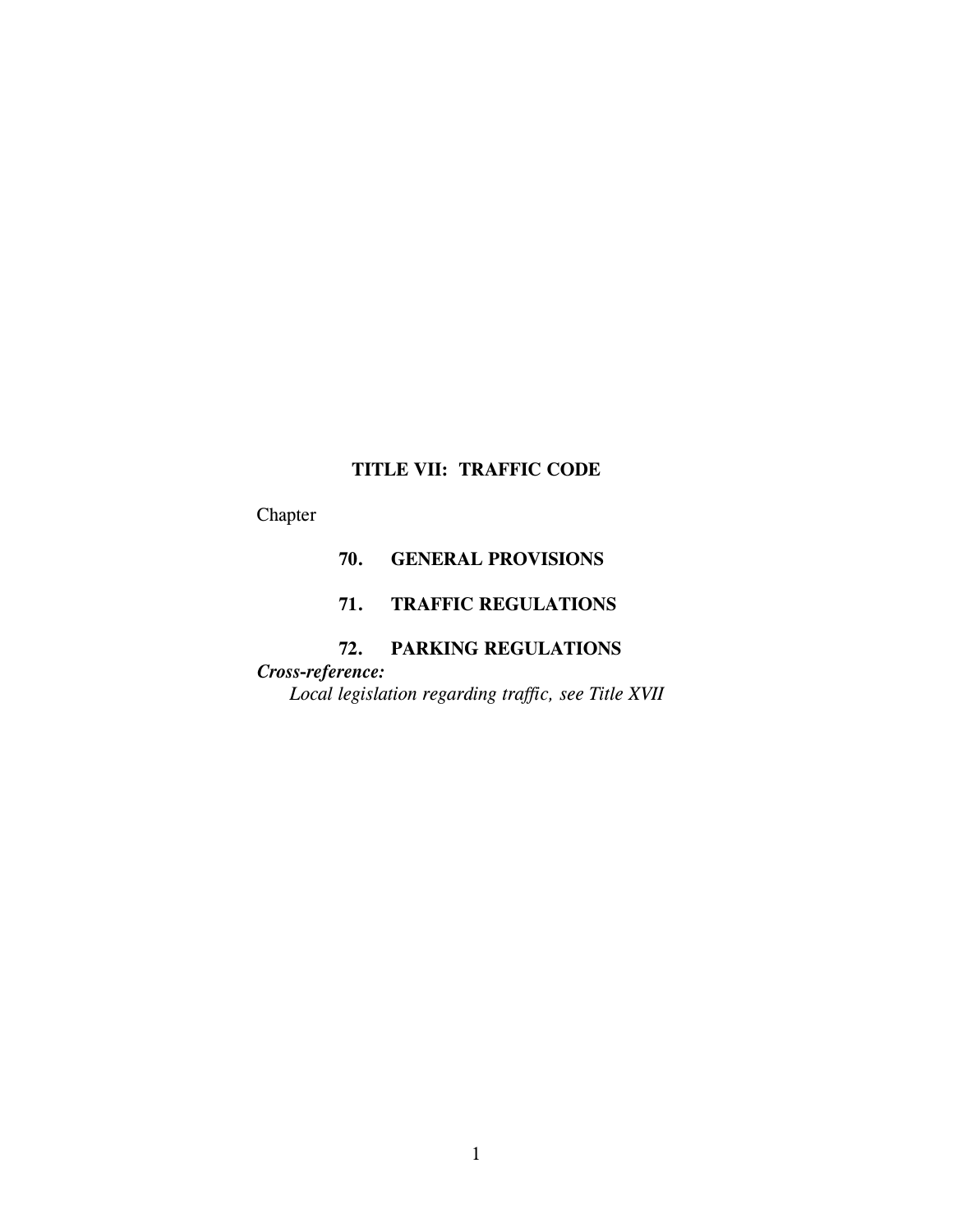**Cities of the Second Class - Traffic Code**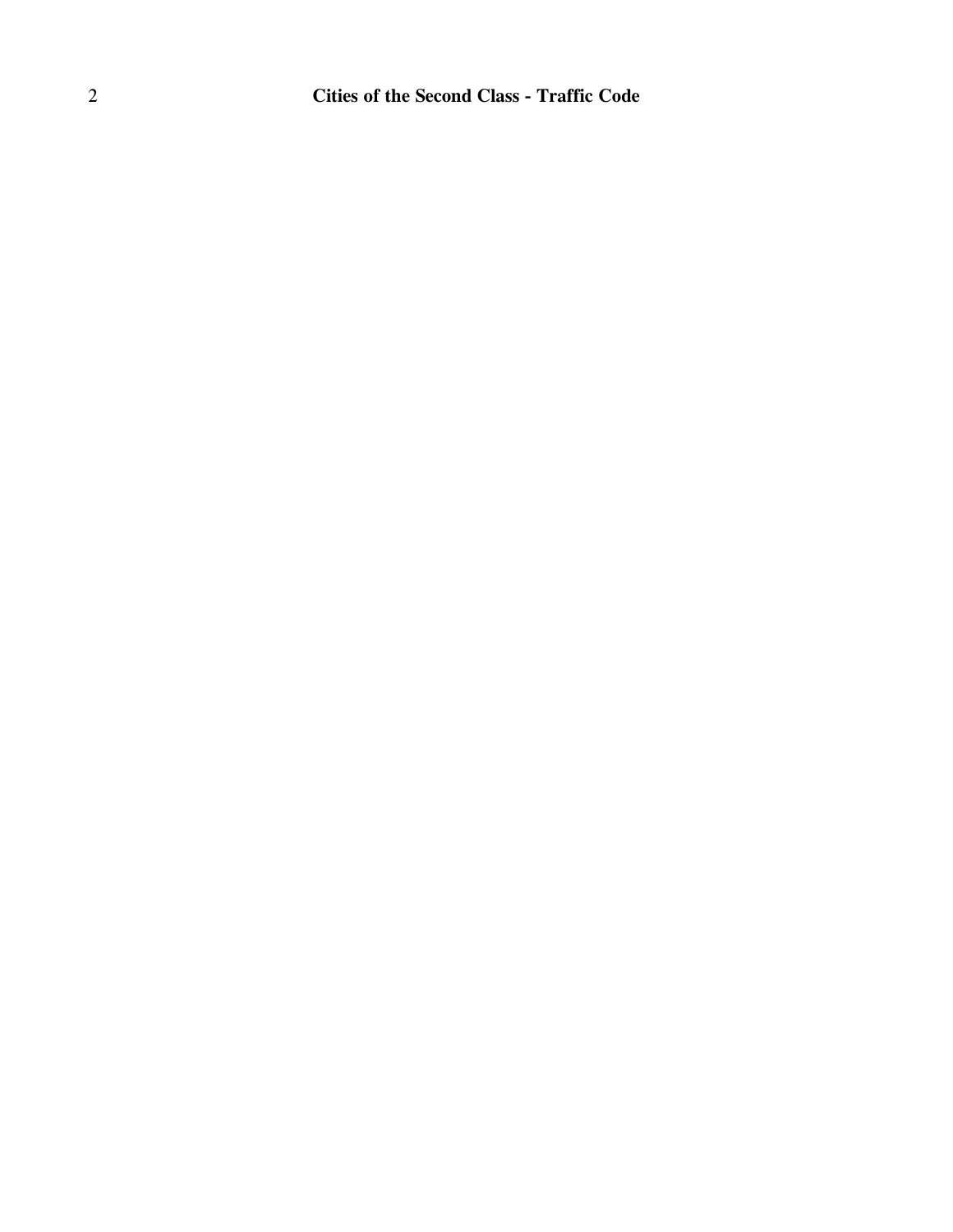### **CHAPTER 70: GENERAL PROVISIONS**

#### Section

- 70.01 Definitions
- 70.02 Traffic regulations; general authority
- 70.03 Regulation of highways; police powers
- 70.04 Prohibitions on operation of vehicles
- 70.05 Ordinances contrary to state law prohibited
- 70.06 Placement and maintenance of traffic control devices
- 70.07 Enforcement of rules and laws
- 70.08 Failure or refusal to obey order
- 70.09 Obedience to traffic control devices; exceptions
- 70.10 Authorized emergency vehicles; privileges
- 70.11 Traffic officers
- 70.99 Traffic infractions; penalty

#### *Statutory reference:*

*Nebraska Rules of the Road, see Neb. RS 60-601*

### **§ 70.01 DEFINITIONS.**

For the purpose of this title, the following definitions and the other definitions in Neb. RS 60-606 through 60-676 shall apply unless the context clearly indicates or requires a different meaning.

*ALLEY.* A highway intended to provide access to the rear or side of lots or buildings and not intended for the purpose of through vehicular traffic. (Neb. RS 60-607)

*AUTHORIZED EMERGENCY VEHICLE.* Such fire department vehicles, police vehicles, rescue vehicles, and ambulances as are publicly owned, such other publicly or privately owned vehicles as are designated by the Director of Motor Vehicles, and such publicly owned military vehicles of the National Guard as are designated by the Adjutant General pursuant to Neb. RS 55-133. (Neb. RS 60-610)

*BUSINESS DISTRICT.* The territory contiguous to and including a highway when within any 600 feet along such highway there are buildings in use for business or industrial purposes, including, but not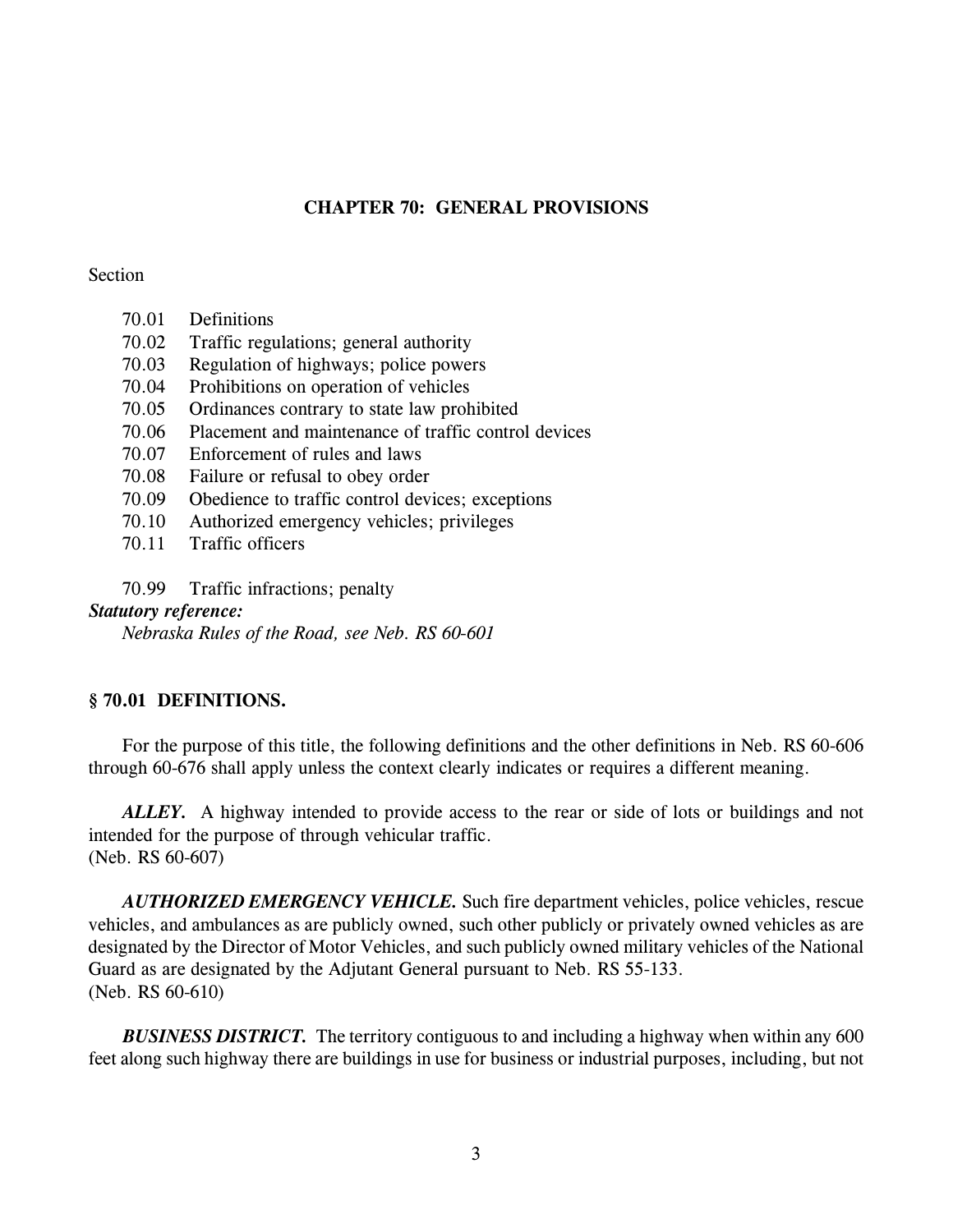limited to, hotels, banks, office buildings, railroad stations, or public buildings which occupy at least 300 feet of frontage on one side or 300 feet collectively on both sides of a highway. (Neb. RS 60-613)

*HIGHWAY.* The entire width between the boundary limits of any street, road, avenue, boulevard, or way which is publicly maintained when any part thereof is open to the use of the public for purposes of vehicular travel.

(Neb. RS 60-624)

*MANUAL.* The Manual on Uniform Traffic Control Devices adopted by the Department of Transportation pursuant to Neb. RS 60-6,118. (Neb. RS 60-631)

*MOTOR VEHICLE.* Every self-propelled land vehicle, not operated upon rails, except bicycles, mopeds, self-propelled chairs used by persons who are disabled, and electric personal assistive mobility devices.

(Neb. RS 60-638)

*PEACE OFFICER.* The Police Chief or other chief law enforcement official, any city police officer, or any other person authorized to enforce city ordinances. With respect to directing traffic only, peace officer shall also include any person authorized to direct or regulate traffic. (Neb. RS 60-646)

*RESIDENTIAL DISTRICT.* The territory contiguous to and including a highway not comprising a business district when the property on such highway for a distance of 300 feet or more is in the main improved with residences or residences and buildings in use for business. (Neb. RS 60-654)

*ROADWAY.* That portion of a highway improved, designed, or ordinarily used for vehicular travel, exclusive of the berm or shoulder. If a highway includes 2 or more separate roadways, the term roadway shall refer to any such roadway separately but not to all such roadways collectively. (Neb. RS 60-656)

**SCHOOL CROSSING ZONE.** The area of a roadway designated to the public by the state Department of Transportation or City Council as a school crossing zone through the use of a sign or traffic control device asspecified by the City Council in conformity with the Manual but does not include any area of a freeway. A school crossing zone starts at the location of the first sign or traffic control device identifying the school crossing zone and continues until a sign or traffic control device indicates that the school crossing zone has ended.

(Neb. RS 60-658.01)

*SHOULDER.* That part of the highway contiguous to the roadway and designed for the accommodation of stopped vehicles, for emergency use, and for lateral support of the base and surface courses of the roadway. (Neb. RS 60-661)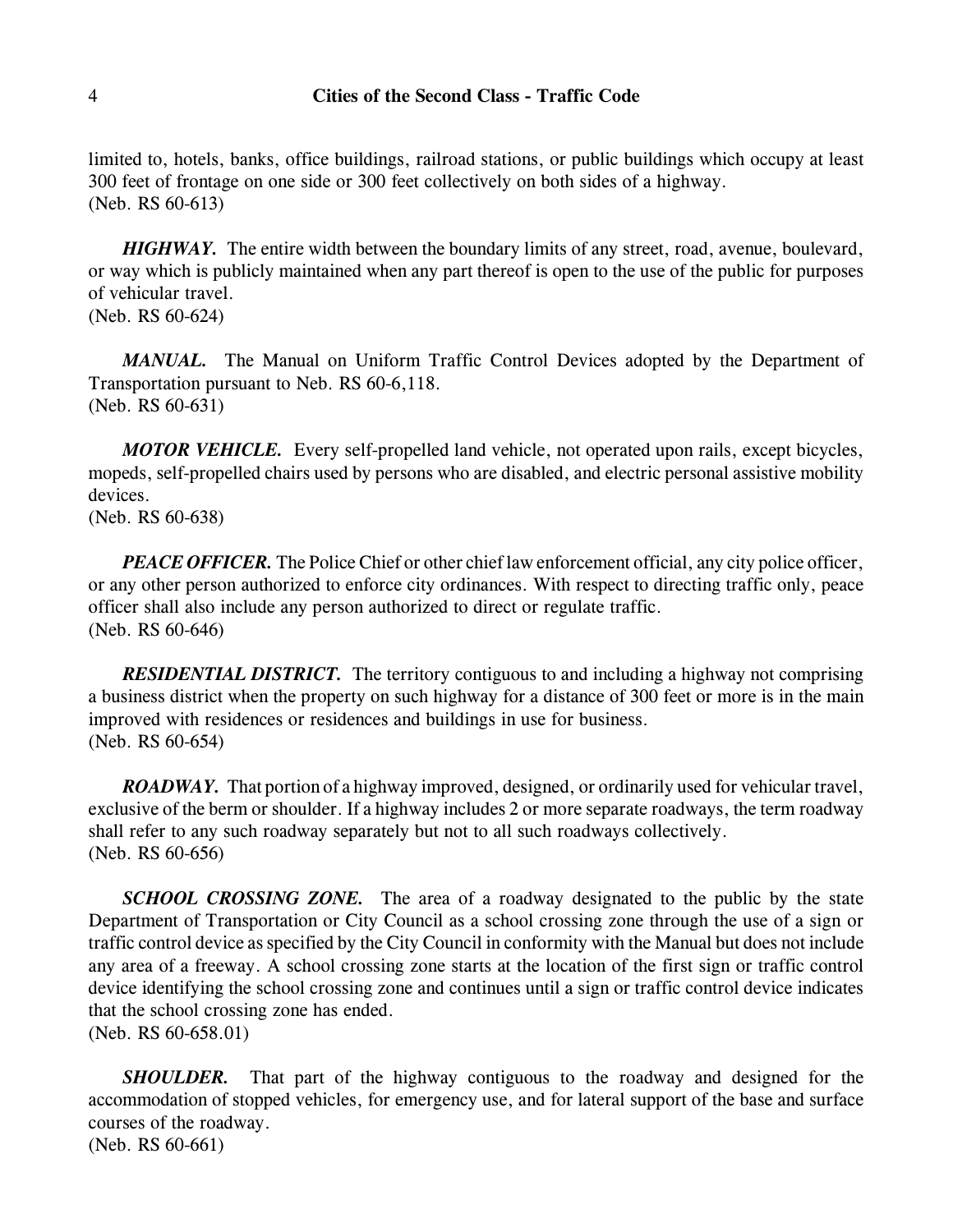*TRAFFIC.* Pedestrians, ridden or herded animals, and vehicles and other conveyances either singly or together while using any highway for purposes of travel. (Neb. RS 60-669)

*TRAFFIC CONTROL DEVICE.* Any sign, signal, marking, or other device not inconsistent with the Nebraska Rules of the Road placed or erected by authority of the City Council or any official having jurisdiction for the purpose of regulating, warning, or guiding traffic. (Neb. RS 60-670)

*TRAFFIC CONTROL SIGNAL.* Any signal, whether manually, electrically, or mechanically operated, by which traffic is alternately directed to stop and permitted to proceed. (Neb. RS 60-671)

*TRAFFIC INFRACTION.* The violation of any provision of the Nebraska Rules of the Road or of any law, ordinance, order, rule, or regulation regulating traffic which is not otherwise declared to be a misdemeanor or a felony or, in this title, an offense. (Neb. RS 60-672)

*VEHICLE.* Every device in, upon, or by which any person or property is or may be transported or drawn upon a highway except devices moved solely by human power or used exclusively upon stationary rails or tracks. (Neb. RS 60-676)

### **§ 70.02 TRAFFIC REGULATIONS; GENERAL AUTHORITY.**

(A) The City Council may, in its jurisdiction, enact regulations permitting, prohibiting, and controlling the use of motor vehicles, minibikes, motorcycles, off-road recreation vehicles of any and all types, other powered vehicles, electric personal assistive mobility devices, and vehicles which are not self-propelled. Any person who operates any of such vehicles without the permission of the City Council or its designated representative or in a place, time, or manner which has been prohibited by the City Council shall be guilty of an offense.

(B) The City Council may further authorize the supervising official of any area under its ownership or control to permit, control, or prohibit operation of any motor vehicle, minibike, motorcycle, off-road recreational vehicle of any or all types, other powered vehicle, electric personal assistive mobility device, or vehicle which is not self-propelled on all or any portion of any area under its ownership or control at any time by posting or, in case of an emergency, by personal notice. Any person operating any such vehicle where prohibited, where not permitted, or in a manner so as to endanger the peace and safety of the public or as to harm or destroy the natural features or manmade features of any such area shall be guilty of an offense.

(Neb. RS 60-678) Penalty, see § 10.99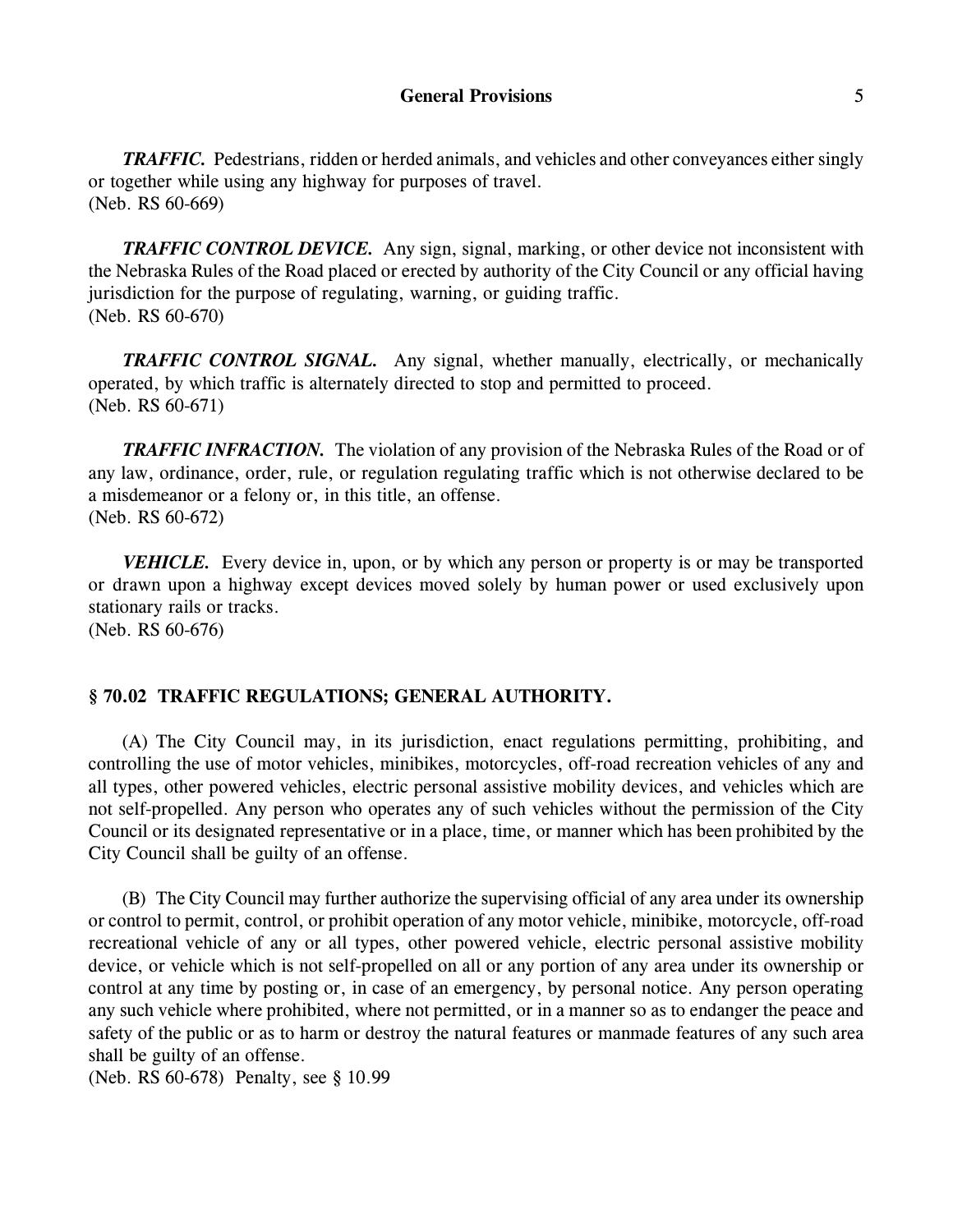#### **§ 70.03 REGULATION OF HIGHWAYS; POLICE POWERS.**

(A) The City Council with respect to highways under its jurisdiction and within the reasonable exercise of the police power may:

(1) Regulate or prohibit stopping, standing, or parking;

(2) Regulate traffic by means of peace officers or traffic control devices;

(3) Regulate or prohibit processions or assemblages on the highways;

(4) Designate highways or roadways for use by traffic moving in one direction;

(5) Establish speed limits for vehicles in public parks;

(6) Designate any highway as a through highway or designate any intersection as a stop or yield intersection;

(7) Restrict the use of highways as authorized in § 70.04;

(8) Regulate operation of bicycles and require registration and inspection of such, including requirement of a registration fee;

(9) Regulate operation of electric personal assistive mobility devices;

(10) Regulate or prohibit the turning of vehicles or specified types of vehicles;

(11) Alter or establish speed limits authorized in the Nebraska Rules of the Road;

(12) Designate no-passing zones;

(13) Prohibit or regulate use of controlled-access highways by any class or kind of traffic except those highways which are a part of the state highway system;

(14) Prohibit or regulate use of heavily traveled highways by any class or kind of traffic it finds to be incompatible with the normal and safe movement of traffic, except that such regulations shall not be effective on any highway which is part of the state highway system unless authorized by the Department of Transportation;

(15) Establish minimum speed limits as authorized in the Rules;

(16) Designate hazardous railroad grade crossings as authorized in the Rules;

(17) Designate and regulate traffic on play streets;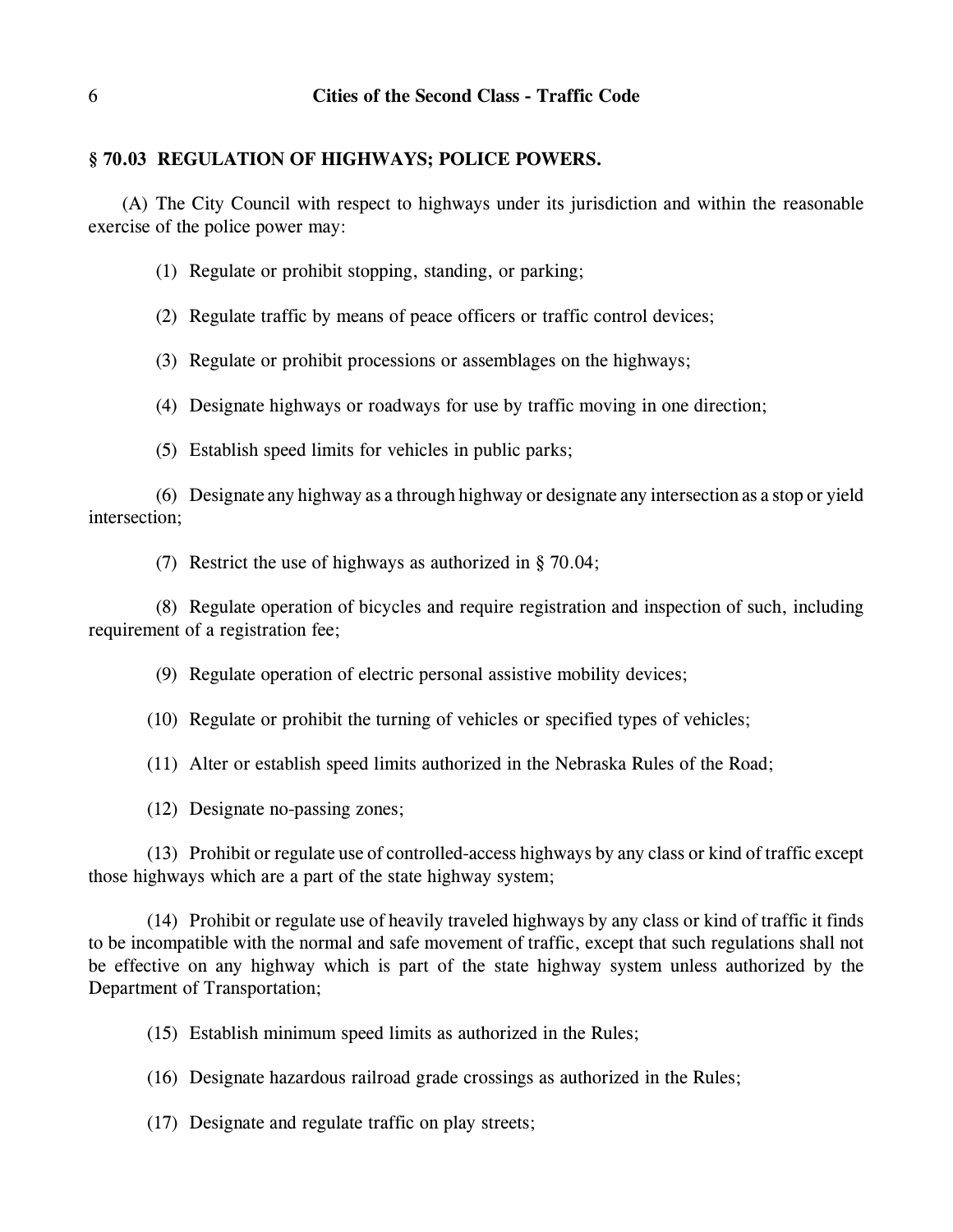(18) Prohibit pedestrians from crossing a roadway in a business district or any designated highway except in a crosswalk as authorized in the Rules;

(19) Restrict pedestrian crossings at unmarked crosswalks as authorized in the Rules;

- (20) Regulate persons propelling push carts;
- (21) Regulate persons upon skates, coasters, sleds, and other toy vehicles;

(22) (a) Notwithstanding any other provision of law, adopt and enforce an ordinance or resolution prohibiting the use of engine brakes on the National System of Interstate and Defense Highways that has a grade of less than 5 degrees within its jurisdiction.

(b) For the purpose of this division, the following definition shall apply unless the context clearly indicates or requires a different meaning.

*ENGINE BRAKE.* A device that converts a power producing engine into a power-absorbing air compressor, resulting in a net energy loss;

(23) Adopt and enforce such temporary or experimental regulations as may be necessary to cover emergencies or special conditions; and

(24) Adopt other traffic regulations except as prohibited by state law or contrary to state law.

(B) The City Council shall not erect or maintain any traffic control device at any location so as to require the traffic on any state highway or state-maintained freeway to stop before entering or crossing any intersecting highway unless approval in writing has first been obtained from the Department of Transportation.

(C) No ordinance or regulation enacted under division  $(A)(4)$ ,  $(5)$ ,  $(6)$ ,  $(7)$ ,  $(10)$ ,  $(11)$ ,  $(12)$ ,  $(13)$ , (14), (16), (17), or (19) shall be effective until traffic control devices giving notice of such local traffic regulations are erected upon or at the entrances to such affected highway or part thereof affected as may be most appropriate.

(Neb. RS 60-680)

#### **§ 70.04 PROHIBITIONS ON OPERATION OF VEHICLES.**

(A) The City Council may by ordinance or resolution prohibit the operation of vehicles upon any highway or impose restrictions as to the weight of vehicles, for a total period not to exceed 180 days in any 1 calendar year, when operated upon any highway under the jurisdiction of and for the maintenance of which the City Council is responsible whenever any such highway by reason of deterioration, rain, snow, or other climatic condition will be seriously damaged or destroyed unless the use of vehicles thereon is prohibited or the permissible weight thereof reduced. The City Council shall erect or cause to be erected and maintained signs designating the provisions of the ordinance or resolution at each end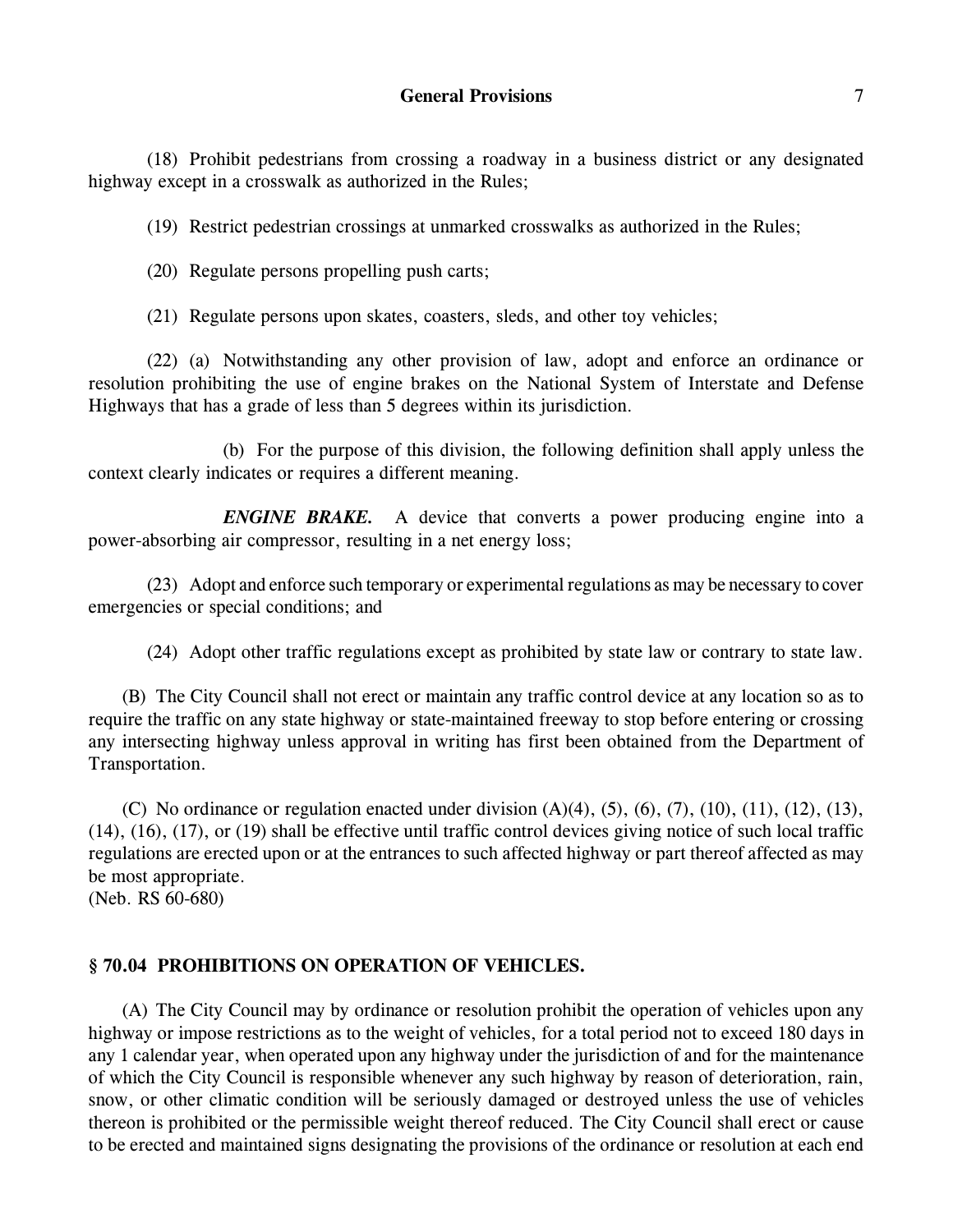#### 8 **Cities of the Second Class - Traffic Code**

of that portion of any highway affected thereby, and the ordinance or resolution shall not be effective until such signs are erected and maintained.

(B) The City Council may also, by ordinance or resolution, prohibit the operation of trucks or other commercial vehicles or impose limitations as to the weight thereof on designated highways, which prohibitions and limitations shall be designated by appropriate signs placed on such highways. (Neb. RS 60-681)

#### **§ 70.05 ORDINANCES CONTRARY TO STATE LAW PROHIBITED.**

The City Council shall not enact or enforce any ordinance directly contrary to the Nebraska Rules of the Road unless expressly authorized by the Legislature. (Neb. RS 60-6,108)

#### **§ 70.06 PLACEMENT AND MAINTENANCE OF TRAFFIC CONTROL DEVICES.**

The City Council shall place and maintain such traffic control devices upon highways under its jurisdiction as it deems necessary to indicate and to carry out the provisions of this title or to regulate, warn, or guide traffic. All such traffic control devices erected pursuant to this title shall conform with the Manual.

(Neb. RS 60-6,121)

#### **§ 70.07 ENFORCEMENT OF RULES AND LAWS.**

(A) All peace officers are hereby specifically directed and authorized and it shall be deemed and considered a part of the official duties of each of such officers to enforce the provisions of Nebraska Rules of the Road and this title, including the specific enforcement of maximum speed limits, and any other state or city law regulating the operation of vehicles or the use of the highways.

(B) To perform the official duties imposed by this section, peace officers shall have the power:

(1) To make arrests upon view and without warrant for any violation committed in their presence of any of the provisions of the Motor Vehicle Operator's License Act or this title or of any other law regulating the operation of vehicles or the use of the highways, if and when designated or called upon to do so as provided by law;

(2) To make arrests upon view and without warrant for any violation committed in their presence of any provision of the laws of this state relating to misdemeanors or felonies or of similar city ordinances if and when designated or called upon to do so as provided by law;

(3) At all times to direct all traffic in conformity with law or, in the event of a fire or other emergency or in order to expedite traffic or insure safety, to direct traffic as conditions may require;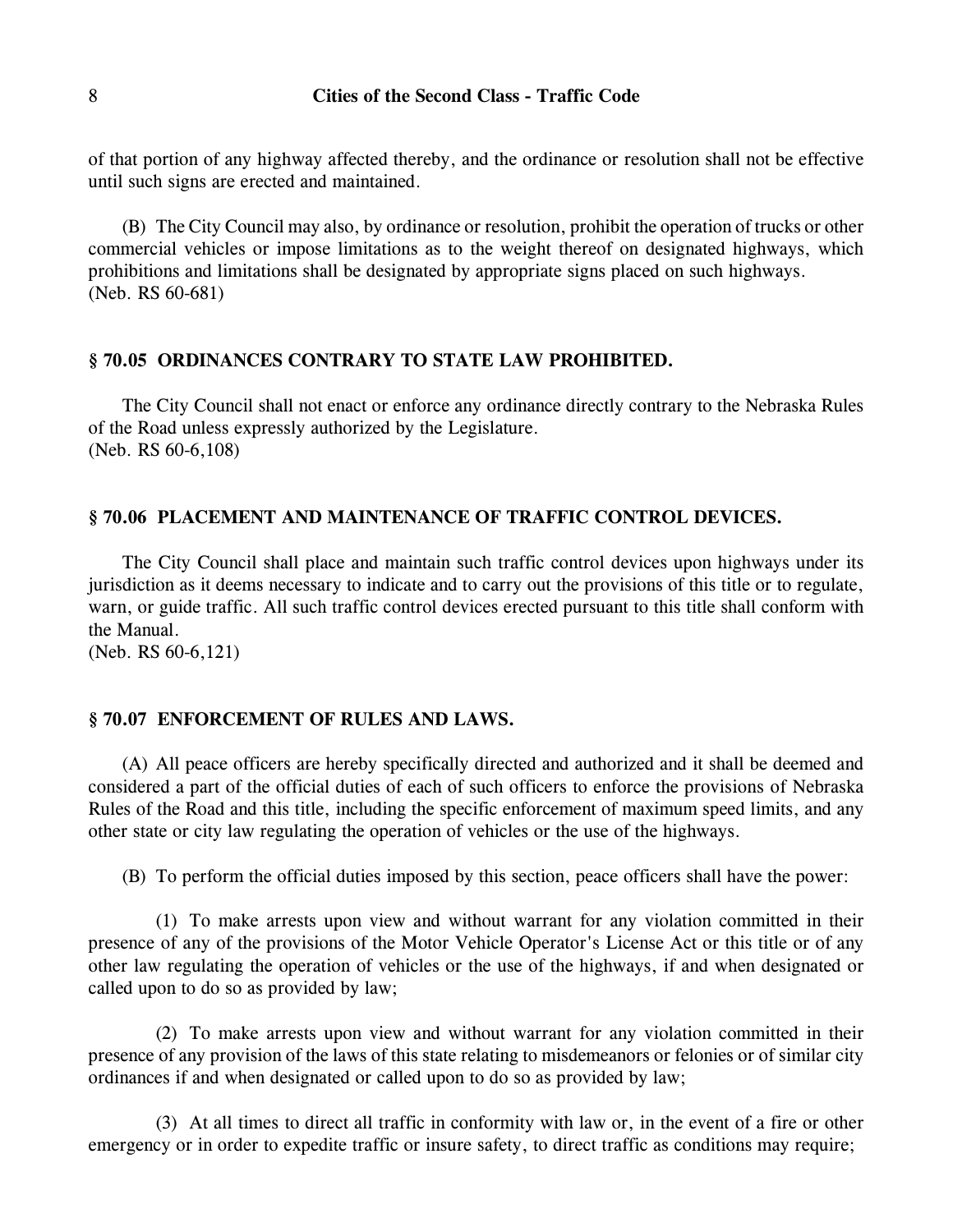#### **General Provisions** 9

(4) When in uniform, to require the driver of a vehicle to stop and exhibit his or her operator's license and registration certificate issued for the vehicle and submit to an inspection of such vehicle and the license plates and registration certificate for the vehicle and to require the driver of a motor vehicle to present the vehicle within 5 days for correction of any defects revealed by such motor vehicle inspection as may lead the inspecting officer to reasonably believe that such motor vehicle is being operated in violation of the statutes of Nebraska, the rules and regulations of the Director of Motor Vehicles, or any city ordinance or regulation;

(5) To inspect any vehicle of a type required to be registered according to law in any public garage or repair shop or in any place where such a vehicle is held for sale or wrecking;

(6) To serve warrants relating to the enforcement of the laws regulating the operation of vehicles or the use of the highways; and

(7) To investigate traffic accidents for the purpose of carrying on a study of traffic accidents and enforcing motor vehicle and highway safety laws. (Neb. RS 60-683) *Statutory reference: Motor Vehicle Operator's License Act, see Neb. RS 60-462*

#### **§ 70.08 FAILURE OR REFUSAL TO OBEY ORDER.**

(A) Any person who knowingly fails or refuses to obey any lawful order of any peace officer who is controlling or directing traffic shall be guilty of a traffic infraction.

(B) Any person who knowingly fails to obey any lawful order of a peace officer shall be guilty of an offense whenever such order is given in furtherance of the apprehension of a person who has violated the Nebraska Rules of the Road or this title or of a person whom such officer reasonably believes has violated the Rules or this title.

(Neb. RS 60-6,110) Penalty, see § 10.99

### **§ 70.09 OBEDIENCE TO TRAFFIC CONTROL DEVICES; EXCEPTIONS.**

(A) The driver of any vehicle shall obey the instructions of any traffic control device applicable thereto placed in accordance with the Nebraska Rules of the Road or this title, unless otherwise directed by a peace officer, subject to the exceptions granted the driver of an authorized emergency vehicle in the Rules and this title.

(B) No provision of the Rules or this title for which traffic control devices are required shall be enforced against an alleged violator if at the time and place of the alleged violation an official device is not in proper position and sufficiently legible to be seen by a reasonably observant person. Whenever any provision of the Rules or this title does not state that traffic control devices are required, such provision shall be effective even though no devices are erected or in place.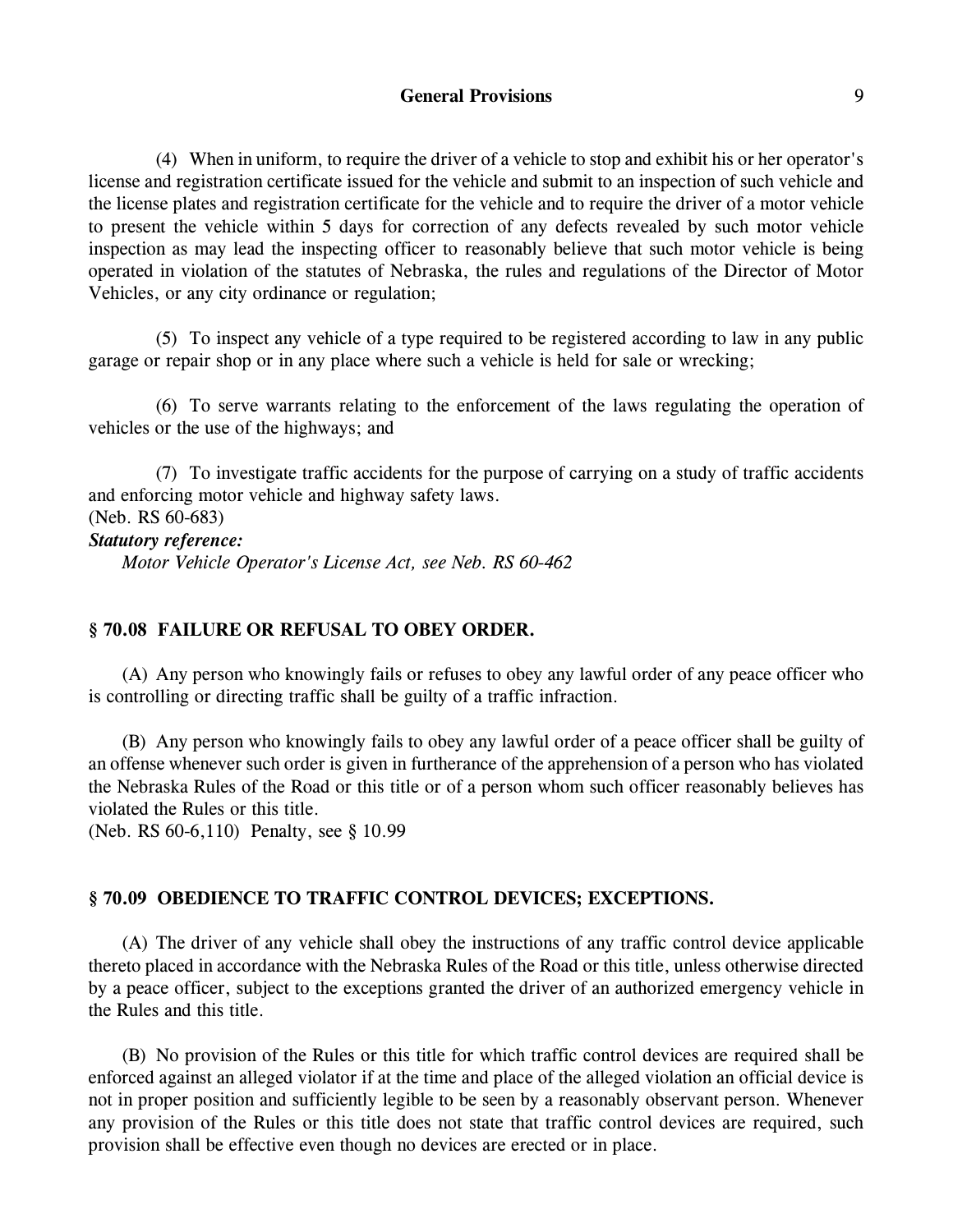#### 10 **Cities of the Second Class - Traffic Code**

(C) Whenever traffic control devices are placed in position approximately conforming to the requirements of the Rules or this title, such devices shall be presumed to have been so placed by the official act or direction of lawful authority unless the contrary is established by competent evidence.

(D) Any traffic control device placed pursuant to the Rules or this title and purporting to conform with the lawful requirements pertaining to such devices shall be presumed to comply with the requirements of the Rules or this title unless the contrary is established by competent evidence. (Neb. RS 60-6,119) Penalty, see § 70.99

#### **§ 70.10 AUTHORIZED EMERGENCY VEHICLES; PRIVILEGES.**

(A) Subject to the conditions stated in the Nebraska Rules of the Road and this title, the driver of an authorized emergency vehicle, when responding to an emergency call, when pursuing an actual or suspected violator of the law, or when responding to but not when returning from a fire alarm, may:

(1) Stop, park, or stand, irrespective of the provisions of the Rules and this title, and disregard regulations governing direction of movement or turning in specified directions; and

(2) Except for wreckers towing disabled vehicles and highway maintenance vehicles and equipment:

(a) Proceed past a steady red indication, a flashing red indication, or a stop sign but only after slowing down as may be necessary for safe operation; and

(b) Exceed the maximum speed limits so long as he or she does not endanger life, limb, or property.

(B) Except when operated as a police vehicle, the exemptions granted in division (A) shall apply only when the driver of such vehicle, while in motion, sounds an audible signal by bell, siren, or exhaust whistle as may be reasonably necessary and when such vehicle is equipped with at least 1 lighted light displaying a red light visible under normal atmospheric conditions from a distance of 500 feet to the front of such vehicle.

(C) The exemptions granted in division (A) shall not relieve the driver from the duty to drive with due regard for the safety of all persons, nor shall such provisions protect such driver from the consequences of his or her reckless disregard for the safety of others.

(D) Authorized emergency vehicles operated by police and fire departments shall not be subject to the size and weight limitations of sections Neb. RS 60-6,288 to 60-6,290 and 60-6,294. (Neb. RS 60-6,114)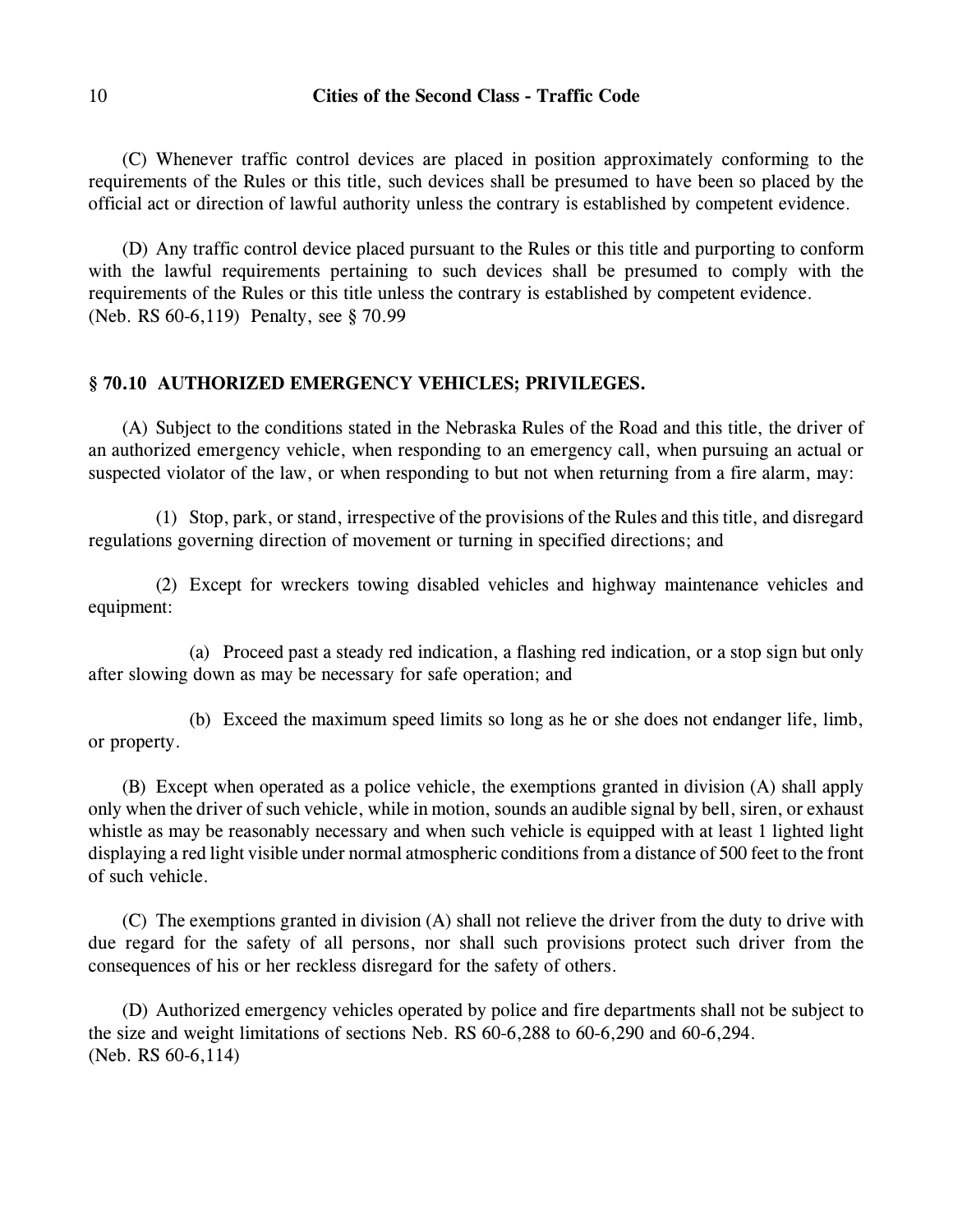### **General Provisions** 11

#### **§ 70.11 TRAFFIC OFFICERS.**

The City Council or the city police may at any time detail officers, to be known as "traffic officers," at street intersections. All traffic officers shall be vested with the authority to regulate and control traffic at the intersections to which they are assigned. It shall be their duty to direct the movement of traffic and prevent congestion and accidents. It shall be unlawful for any person to violate any order or signal of any such traffic officer notwithstanding the directive of a stop sign or signal device that may have been placed at any such intersection.

Penalty, see § 70.99

### **§ 70.99 TRAFFIC INFRACTIONS; PENALTY.**

(A) Unless otherwise declared in this title with respect to particular offenses, a violation of any provision of this title shall constitute a traffic infraction. (Neb. RS 60-682)

(B) Any person who is found guilty of a traffic infraction in violation of this title for which a penalty has not been specifically provided shall be fined:

(1) Not more than \$100 for the first offense;

(2) Not more than \$200 for a second offense within a 1-year period; and

(3) Not more than \$300 for a third and subsequent offense within a 1-year period. (Neb. RS 60-689)

# *Statutory reference:*

*Other provisions on traffic infractions, see Neb. RS 60-684 through 60-694.01*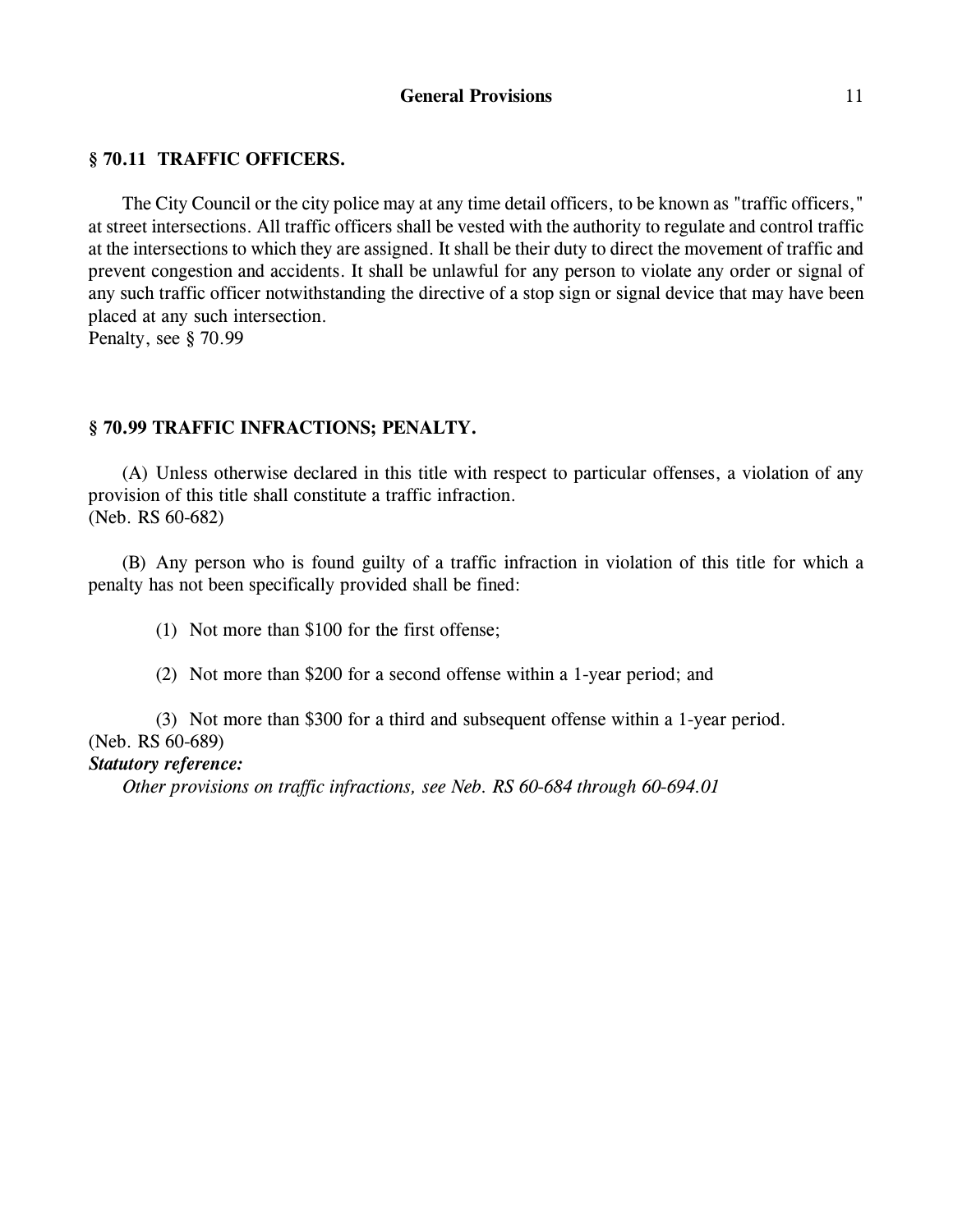**Cities of the Second Class - Traffic Code**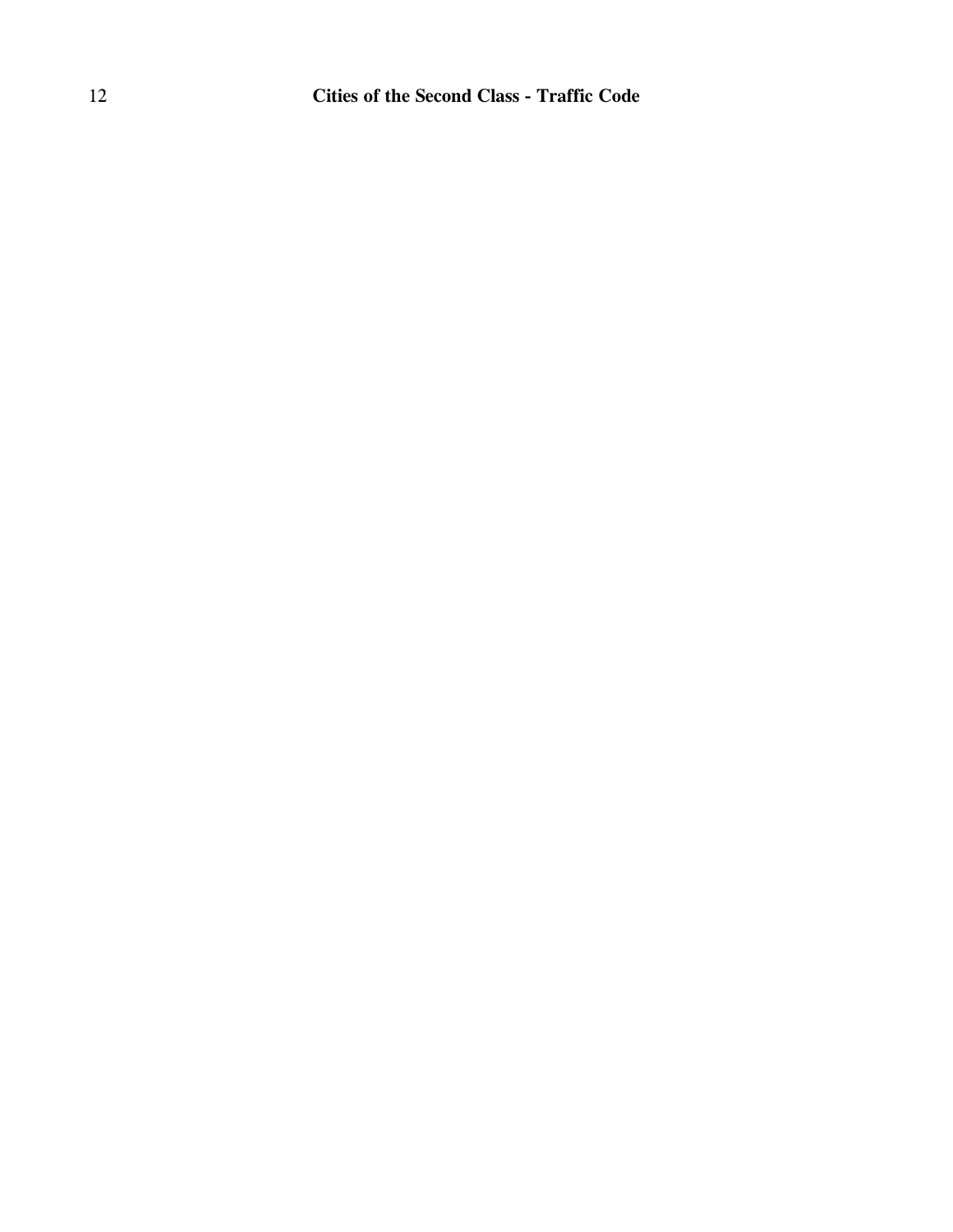### **CHAPTER 71: TRAFFIC REGULATIONS**

#### Section

#### *General Provisions*

- 71.01 Restrictions on direction of travel
- 71.02 Right-of-way; stop and yield signs
- 71.03 Interference with traffic control devices or railroad signs or signals
- 71.04 Signs, markers, devices, or notices; prohibited acts
- 71.05 Tire requirements and prohibitions; permissive uses

#### *Speed Limits*

- 71.20 Basic rule
- 71.21 Maximum limits
- 71.22 Bridges and other elevated structures
- 71.23 Alternative maximum limits
- 71.24 Near schools
- 71.99 Violations; fines

### *GENERAL PROVISIONS*

#### **§ 71.01 RESTRICTIONS ON DIRECTION OF TRAVEL.**

(A) The City Council with respect to highways under its jurisdiction may designate any highway, roadway, part of a roadway, or specific lanes upon which vehicular traffic shall proceed in one direction at all times or at such times as shall be indicated by traffic control devices.

(B) Except for emergency vehicles, no vehicle shall be operated, backed, pushed, or otherwise caused to move in a direction which is opposite to the direction designated by competent authority on any deceleration lane, acceleration lane, access ramp, shoulder, or roadway.

(C) A vehicle which passes around a rotary traffic island shall be driven only to the right of such island.

(Neb. RS 60-6,138)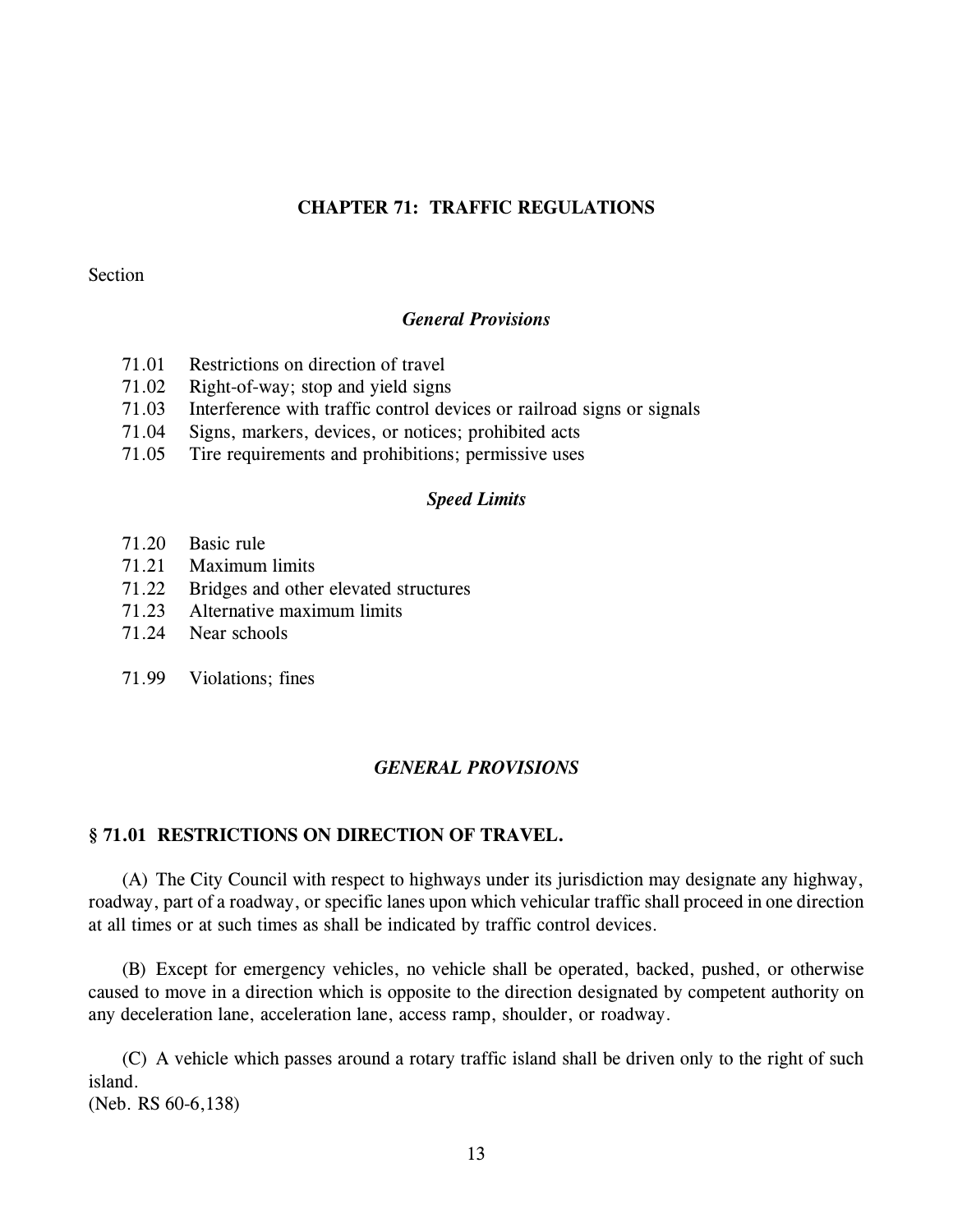#### **§ 71.02 RIGHT-OF-WAY; STOP AND YIELD SIGNS.**

(A) The City Council may provide for preferential right-of-way at an intersection and indicate such by stop signs or yield signs erected by such authorities.

(B) Except when directed to proceed by a peace officer or traffic control signal, every driver of a vehicle approaching an intersection where a stop is indicated by a stop sign shall stop at a clearly marked stop line or shall stop, if there is no such line, before entering the crosswalk on the near side of the intersection or, if no crosswalk is indicated, at the point nearest the intersecting roadway where the driver has a view of approaching traffic on the intersecting roadway before entering the intersection. After having stopped, such driver shall yield the right-of-way to any vehicle which has entered the intersection from another highway or which is approaching so closely on such highway as to constitute an immediate hazard if such driver moved across or into such intersection.

(C) The driver of a vehicle approaching a yield sign shall slow to a speed reasonable under the existing conditions and, if required for safety to stop, shall stop at a clearly marked stop line or shall stop, if there is no such line, before entering the crosswalk on the near side of the intersection or, if no crosswalk is indicated, at the point nearest the intersecting roadway where the driver has a view of approaching traffic on the intersecting roadway. After slowing or stopping, such driver shall yield the right-of-way to any vehicle in the intersection or approaching on another highway so closely as to constitute an immediate hazard if such driver moved across or into such intersection. (Neb. RS 60-6,148) Penalty, see § 70.99

### **§ 71.03 INTERFERENCE WITH TRAFFIC CONTROL DEVICES OR RAILROAD SIGNS OR SIGNALS.**

No person shall, without lawful authority, attempt to or in fact alter, deface, injure, knock down, or remove any traffic control device, any railroad sign or signal, or any part of such a device, sign, or signal.

(Neb. RS 60-6,129) Penalty, see § 70.99

#### **§ 71.04 SIGNS, MARKERS, DEVICES, OR NOTICES; PROHIBITED ACTS.**

(A) Any person who willfully or maliciously shoots upon the public highway and injures, defaces, damages, or destroys any signs, monuments, road markers, traffic control devices, traffic surveillance devices, or other public notices lawfully placed upon such highways shall be guilty of an offense.

(B) No person shall willfully or maliciously injure, deface, alter, or knock down any sign, traffic control device, or traffic surveillance device.

(C) It shall be unlawful for any person, other than a duly authorized representative of the Department of Transportation, the county, or the city, to remove any sign, traffic control device, or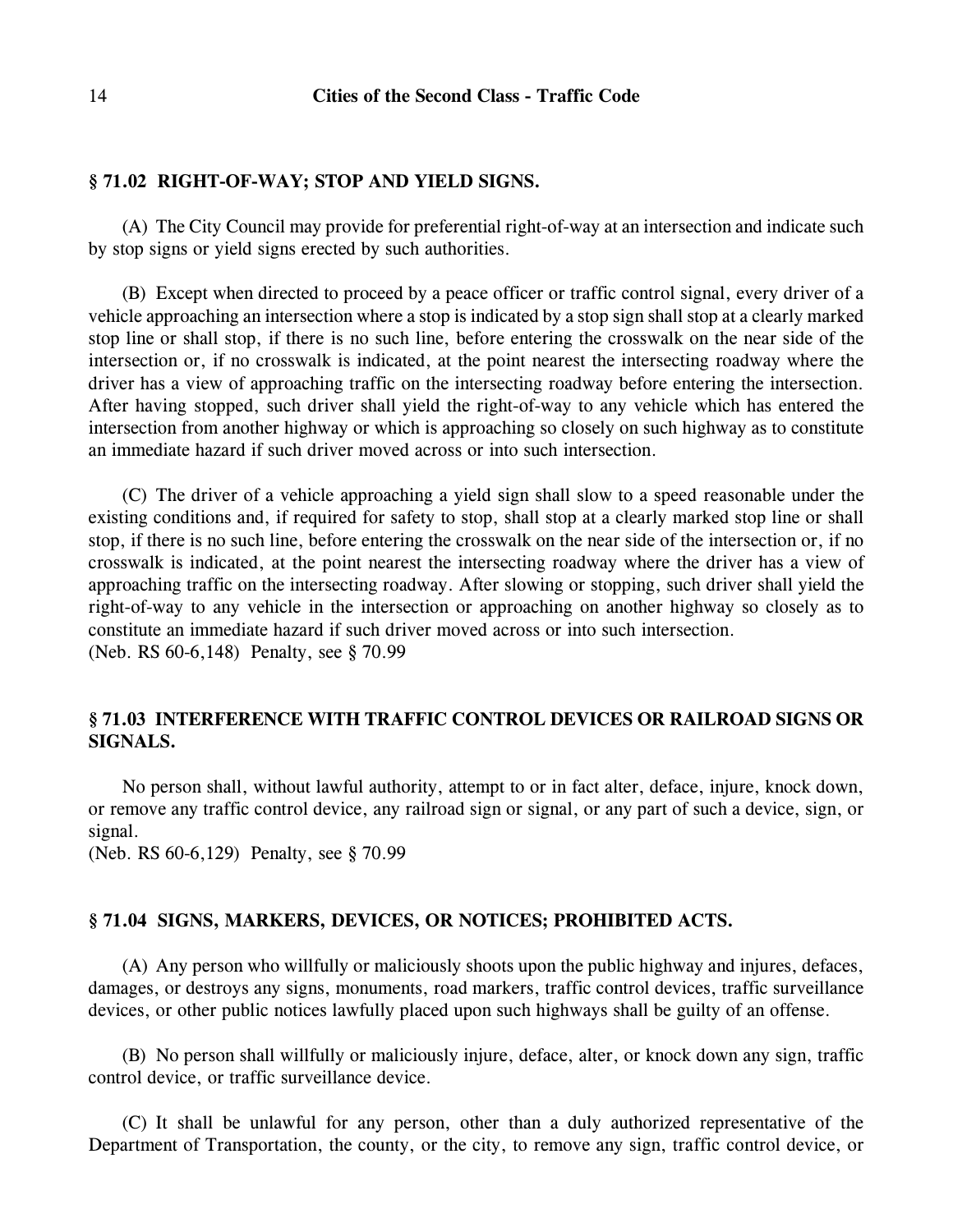### **Traffic Regulations** 15

traffic surveillance device placed along a highway for traffic control, warning, or informational purposes by official action of the department, county, or city. It shall be unlawful for any person to possess a sign or device which has been removed in violation of this division.

(D) Any person violating division (B) or (C) of this section shall be guilty of an offense and shall be assessed liquidated damages in the amount of the value of the sign, traffic control device, or traffic surveillance device and the cost of replacing it.

(Neb. RS 60-6,130) Penalty, see § 10.99

### **§ 71.05 TIRE REQUIREMENTS AND PROHIBITIONS; PERMISSIVE USES.**

(A) Every solid rubber tire on a vehicle moved on any highway shall have rubber on its entire traction surface at least 1 inch thick above the edge of the flange of the entire periphery.

(B) No tire on a vehicle moved on a highway shall have on its periphery any clock, stud, flange, cleat, or spike or any other protuberance of any material other than rubber which projects beyond the tread of the traction surface of the tire, except that:

(1) This prohibition shall not apply to pneumatic tires with metal or metal-type studs not exceeding 5/16 of an inch in diameter inclusive of the stud-casing with an average protrusion beyond the tread surface of not more than 7/64 of an inch between November 1 and April 1, except that school buses, mail carrier vehicles, and emergency vehicles shall be permitted to use metal or metal-type studs at any time during the year;

(2) It shall be permissible to use farm machinery with tires having protuberances which will not injure the highway; and

(3) It shall be permissible to use tire chains of reasonable proportions upon any vehicle when required for safety because of snow, ice, or other condition tending to cause a vehicle to slide or skid.

(C) (1) No person shall operate or move on any highway any motor vehicle, trailer, or semitrailer:

(a) Having any metal tire in contact with the roadway; or

(b) Equipped with solid rubber tires.

(2) Division  $(C)(1)$  shall not apply to farm vehicles having a gross weight of 10,000 pounds or less or to implements of husbandry.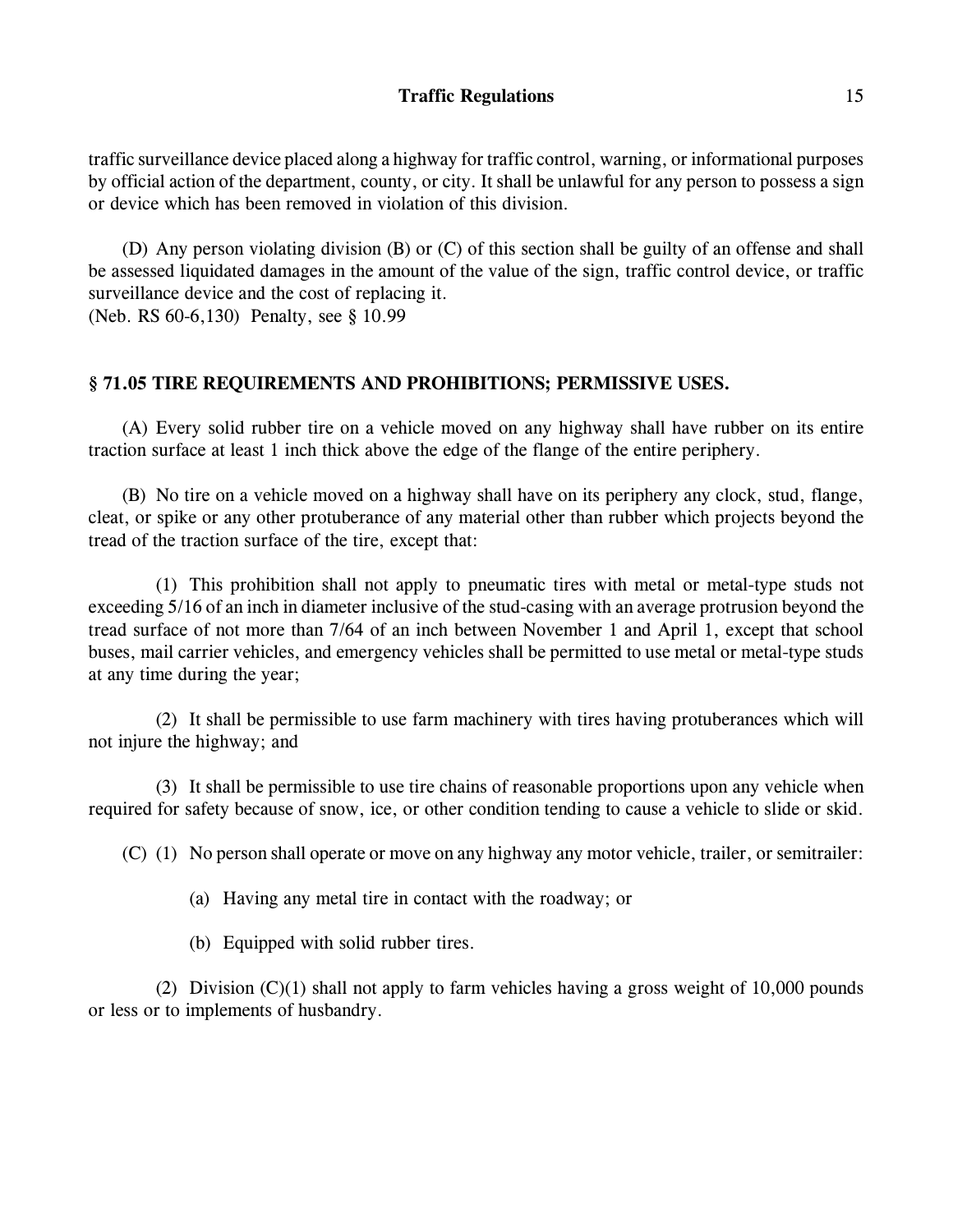#### 16 **Cities of the Second Class - Traffic Code**

(D) The city may, in its discretion, issue special permits authorizing the operation upon a highway of traction engines or tractors having movable tracks with transverse corrugations upon the periphery of such movable tracks or farm tractors or other farm machinery. (Neb. RS 60-6,250)

*Statutory reference:*

*Rubber tired cranes, see Neb. RS 60-6,288*

#### *SPEED LIMITS*

#### **§ 71.20 BASIC RULE.**

No person shall drive a vehicle on a highway at a speed greater than is reasonable and prudent under the conditions and having regard to the actual and potential hazards then existing. A person shall drive at a safe and appropriate speed when approaching and crossing an intersection or railroad grade crossing, when approaching and going around a curve, when approaching a hillcrest, when traveling upon any narrow or winding roadway, and when special hazards exist with respect to pedestrians or other traffic or by reason of weather or highway conditions. (Neb. RS 60-6,185) Penalty, see § 70.99

#### **§ 71.21 MAXIMUM LIMITS.**

(A) Except when a special hazard exists that requires lower speed for compliance with § 71.20, the limits set forth in this section and Neb. RS 60-6,187, 60-6,188, 60-6,305, and 60-6,313 shall be the maximum lawful speeds unless reduced pursuant to division (B), and no person shall drive a vehicle on a highway at a speed in excess of such maximum limits:

(1) Twenty-five miles per hour in any residential district;

(2) Twenty miles per hour in any business district;

(3) Fifty miles per hour upon any highway that is gravel or not dustless surfaced;

(4) Fifty-five miles per hour upon any dustless-surfaced highway not a part of the state highway system;

(5) Sixty-five miles per hour upon any four-lane divided highway not a part of the state highway system;

(6) Sixty-five miles per hour upon any part of the state highway system other than an expressway, a super-two highway, or a freeway.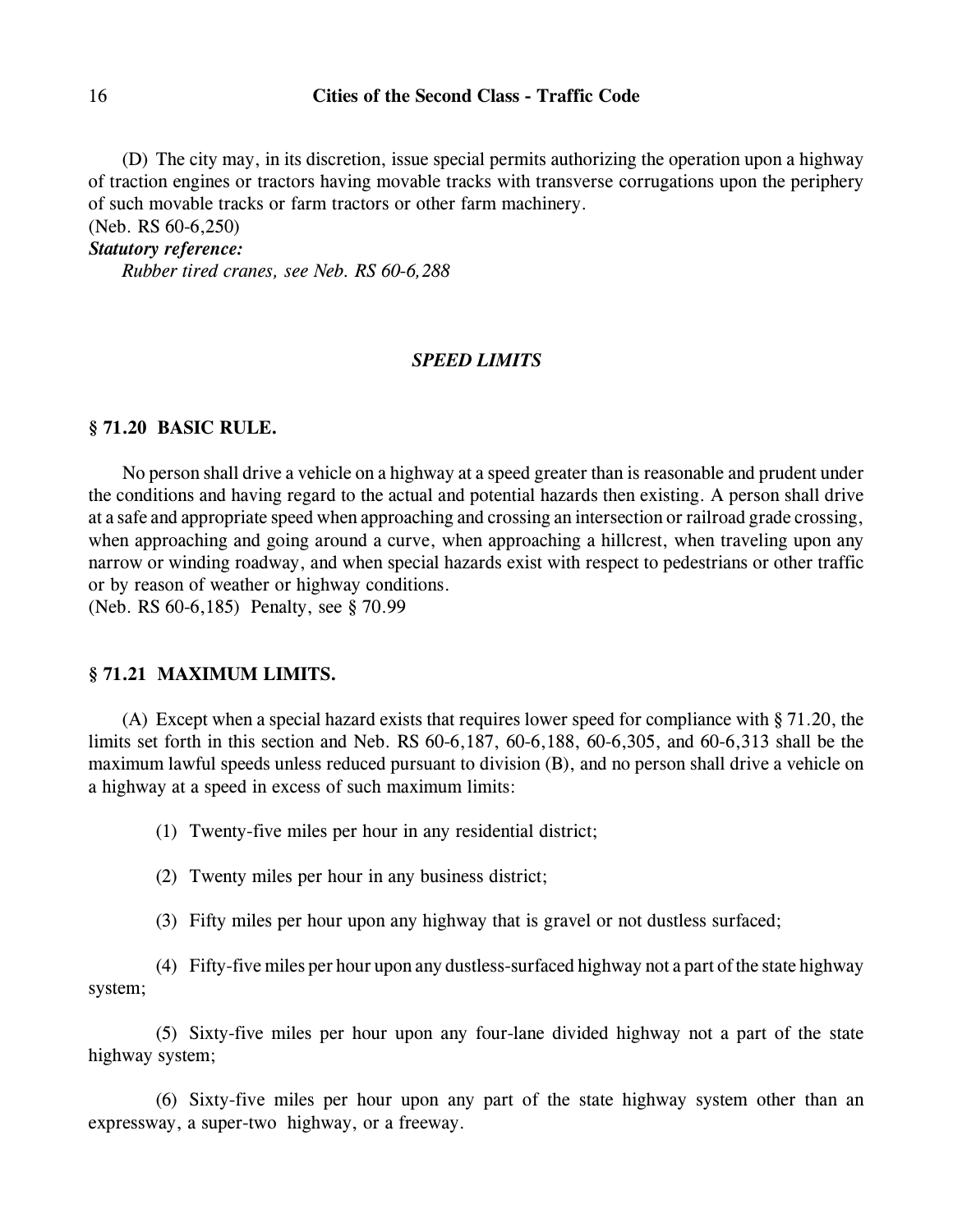#### **Traffic Regulations** 17

(B) The maximum speed limits established in division (A) may be reduced by the Department of Transportation or the City Council pursuant to § 71.23 or Neb. RS 60-6,188.

(C) The City Council may erect and maintain suitable signs along highways under its jurisdiction in such number and at such locations as it deems necessary to give adequate notice of the speed limits established pursuant to division (A) or (B) upon such highways. (Neb. RS 60-6,186) Penalty, see § 71.99

### **§ 71.22 BRIDGES AND OTHER ELEVATED STRUCTURES.**

(A) No person shall drive a vehicle over any public bridge, causeway, viaduct, or other elevated structure at a speed which is greater than the maximum speed which can be maintained with safety thereon when such structure is posted with signs as provided in division (B).

(B) The Department of Transportation or the City Council may conduct an investigation of any bridge or other elevated structure constituting a part of a highway under its jurisdiction, and if it finds that the structure cannot safely withstand vehicles traveling at the speed otherwise permissible, the Department or the City Council shall determine and declare the maximum speed of vehicles which the structure can safely withstand and shall cause suitable signs stating the maximum speed to be erected and maintained before each end of the structure.

(C) Upon the trial of any person charged with a violation of division (A), proof of the determination of the maximum speed by the Department or the City Council and the existence of such signs shall constitute conclusive evidence of the maximum speed which can be maintained with safety on the bridge or structure.

(Neb. RS 60-6,189) Penalty, see § 71.99

#### **§ 71.23 ALTERNATIVE MAXIMUM LIMITS.**

(A) Whenever the Department of Transportation determines, upon the basis of an engineering and traffic investigation, that any maximum speed limit is greater or less than is reasonable or safe under the conditions found to exist at any intersection, place, or part of the state highway system outside of the corporate limits of cities and villages as well as inside the corporate limits of cities and villages on freeways which are part of the state highway system, it may determine and set a reasonable and safe maximum speed limit for such intersection, place, or part of such highway which shall be the lawful speed limit when appropriate signs giving notice thereof are erected at such intersection, place, or part of the highway, except that the maximum rural and freeway limits shall not be exceeded. Such a maximum speed limit may be set to be effective at all times or at such times as are indicated upon such signs.

(B) On all highways within its corporate limits, except on state-maintained freeways which are part of the state highway system, the City Council shall have the same power and duty to alter the maximum speed limits as the Department if the change is based on engineering and traffic investigation, except that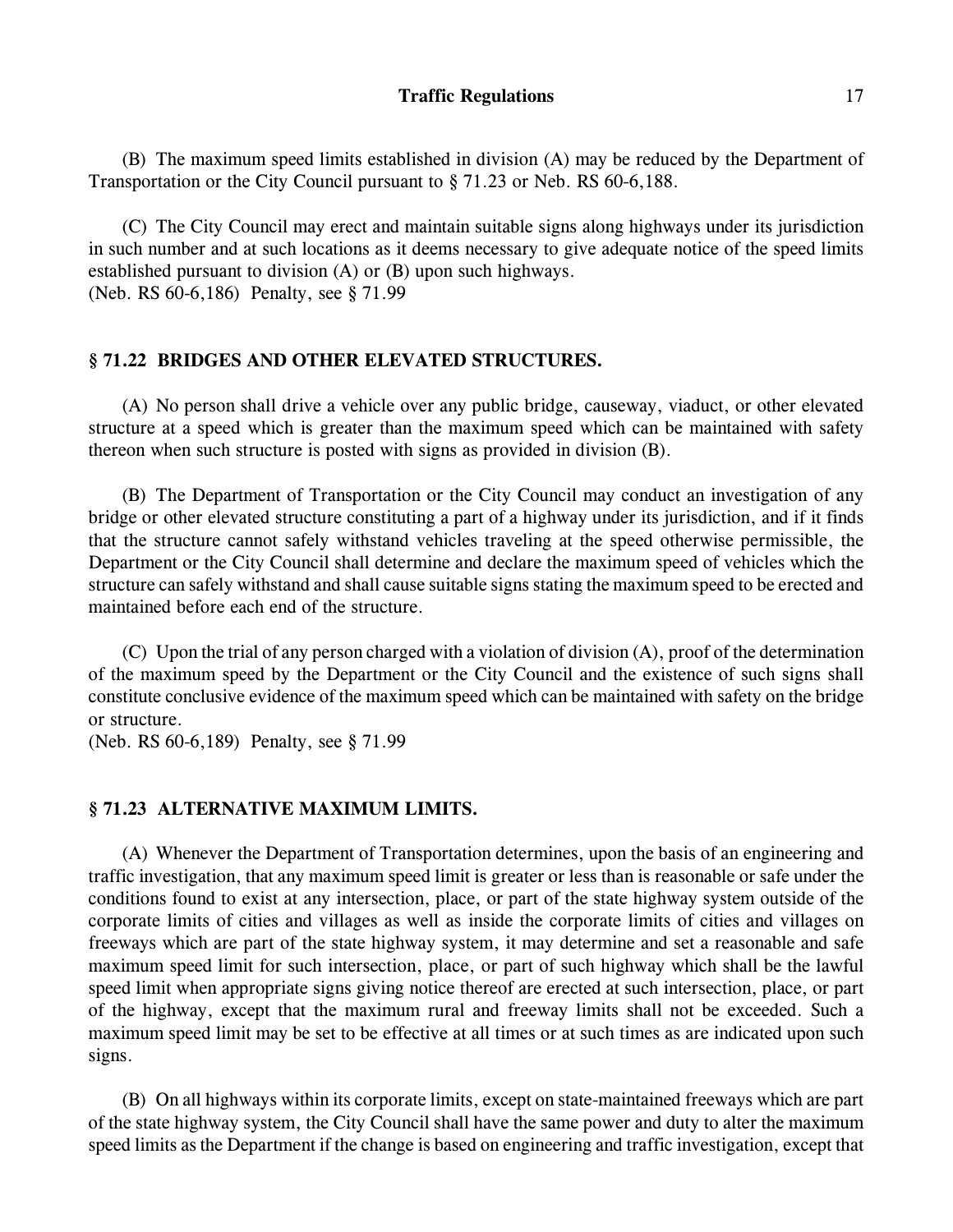no imposition of speed limits on highways which are part of the state highway system in the city shall be effective without the approval of the Department.

(C) Not more than six such speed limits shall be set per mile along a highway, except in the case of reduced limits at intersections, and the difference between adjacent limits shall not be more than 20 miles per hour.

(D) When the Department or the City Council determines by an investigation that certain vehicles in addition to those specified in Neb. RS 60-6,187, 60-6,305, and 60-6,313 cannot with safety travel at the speeds provided in §§ 71.21 and 71.22 and Neb. RS 60-6,187, 60-6,305, and 60-6,313 or set pursuant to this section, § 71.22, or Neb. RS 60-6,188, the Department or the City Council may restrict the speed limit for such vehicles on highways under its respective jurisdiction and post proper and adequate signs.

(Neb. RS 60-6,190)

#### **§ 71.24 NEAR SCHOOLS.**

(A) It shall be unlawful for the driver of any vehicle, when passing premises on which school buildings are located and which are used for school purposes, during school recess or while children are going to or leaving school during the opening or closing hours, to drive the vehicle at a rate of speed in excess of 15 miles per hour past the premises. Penalty, see § 71.99

(B) The driver shall stop at all stop signs located at or near such school premises, and it shall be unlawful for the driver to make a U-turn at any intersection where such stop signs are located at or near such school premises. Penalty, see § 70.99

#### **§ 71.99 VIOLATIONS; FINES.**

(A) Any person who operates a vehicle in violation of any maximum speed limit established for any highway or freeway is guilty of a traffic infraction and upon conviction shall be fined:

(1) \$10 for traveling 1-5 miles per hour over the authorized speed limit;

(2) \$25 for traveling over 5 miles per hour but not over 10 miles per hour over the authorized speed limit;

(3) \$75 for traveling over 10 miles per hour but not over 15 miles per hour over the authorized speed limit;

(4) \$125 for traveling over 15 miles per hour but not over 20 miles per hour over the authorized speed limit;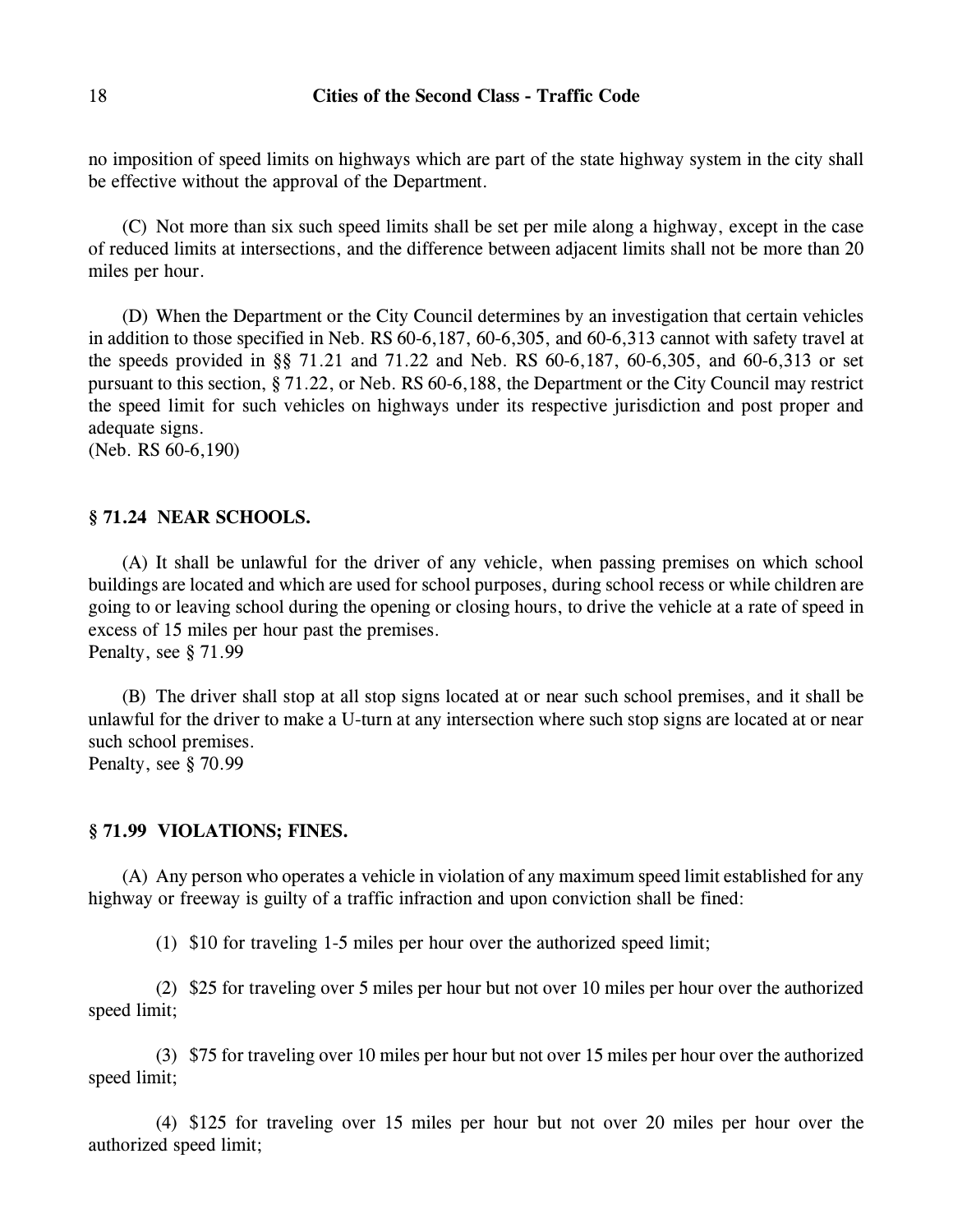(5) \$200 for traveling over 20 miles per hour but not over 35 miles per hour over the authorized speed limit; and

(6) \$300 for traveling over 35 miles per hour over the authorized speed limit.

(B) (1) The fines prescribed in division (A) shall be doubled if the violation occurs within a maintenance, repair, or construction zone established pursuant to Neb. RS 60-6,188.

(2) For the purpose of this division (B), the following definition shall apply unless the context clearly indicates or requires a different meaning.

### *MAINTENANCE, REPAIR, OR CONSTRUCTION ZONE.*

(a) (i) The portion of a highway identified by posted or moving signs as being under maintenance, repair, or construction; or

(ii) The portion of a highway identified by maintenance, repair, or construction zone speed limit signs displayed pursuant to Neb. RS 60-6,188; and

(iii) Within such portion of a highway where road construction workers are present.

(b) The maintenance, repair, or construction zone starts at the location of the first sign identifying the maintenance, repair, or construction zone and continues until a posted or moving sign indicates that the maintenance, repair, or construction zone has ended.

(C) The fines prescribed in division (A) shall be doubled if the violation occurs within a school crossing zone. (Neb. RS 60-682.01)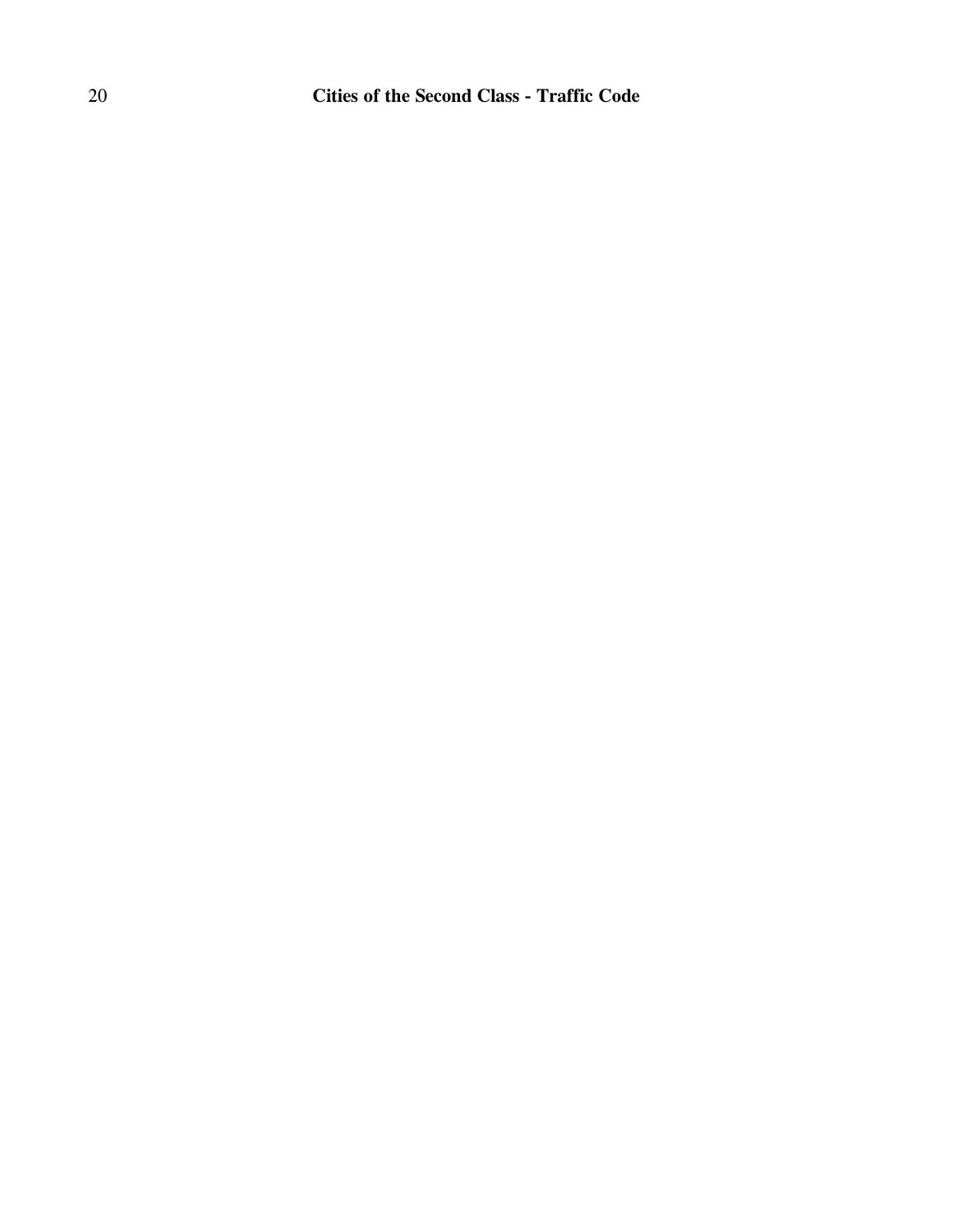### **CHAPTER 72: PARKING REGULATIONS**

#### Section

#### *General Provisions*

- 72.01 Regulation or prohibition authorized
- 72.02 Roadway outside business or residential district
- 72.03 General prohibitions; exceptions
- 72.04 Obstructing street, intersection, or entrance
- 72.05 Intersections
- 72.06 Alleys
- 72.07 Truck parking, loading, and unloading
- 72.08 Display or repair of vehicle
- 72.09 Current registration
- 72.10 Time limits
- 72.11 Snow; weather emergencies; highway maintenance
- 72.12 Parallel, angle, and center parking
- 72.13 Backing freight vehicle to curb
- 72.14 Unattended motor vehicle
- 72.15 Painting of curbs

#### *Administration and Enforcement*

- 72.50 Tickets
- 72.51 Removal of illegally stopped vehicles; liability for costs

#### *GENERAL PROVISIONS*

#### **§ 72.01 REGULATION OR PROHIBITION AUTHORIZED.**

(A) The City Council with respect to highways under its jurisdiction and within the reasonable exercise of the police power may regulate or prohibit stopping, standing, or parking. (Neb. RS 60-680)

(B) If the City Council regulates or prohibits stopping, standing, or parking all vehicles or a particular kind or class of vehicles on a highway or a portion of a highway, no person shall stop, stand,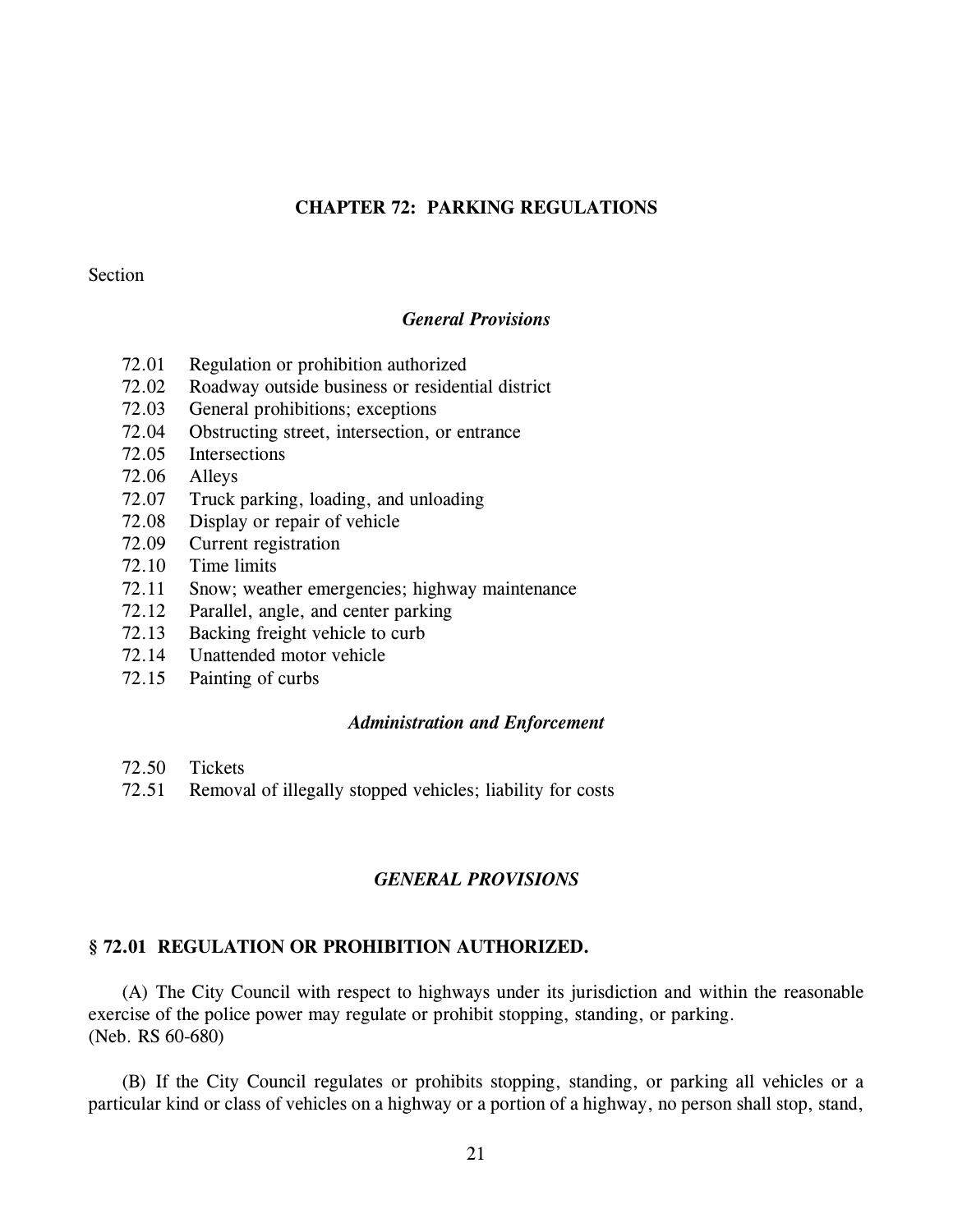or park a vehicle subject to such regulation or prohibition on the highway or portion thereof longer than a period of time necessary to load and unload freight or passengers. Penalty, see § 70.99

### **§ 72.02 ROADWAY OUTSIDE BUSINESS OR RESIDENTIAL DISTRICT.**

(A) No person shall stop, park, or leave standing any vehicle, whether attended or unattended, upon a roadway outside of a business or residential district when it is practicable to stop, park, or leave such vehicle off such part of a highway, but in any event an unobstructed width of the roadway opposite a standing vehicle shall be left for the free passage of other vehicles and a clear view of such stopped vehicle shall be available from a distance of 200 feet in each direction upon such highway. Such parking, stopping, or standing shall in no event exceed 24 hours.

(B) No person shall stop, park, or leave standing any vehicle on a freeway except in areas designated or unless so directed by a peace officer, except that when a vehicle is disabled or inoperable or the driver of the vehicle is ill or incapacitated, such vehicle shall be permitted to park, stop, or stand on the shoulder facing in the direction of travel with all wheels and projecting parts of such vehicle completely clear of the traveled lanes, but in no event shall such parking, standing, or stopping upon the shoulder of a freeway exceed 12 hours.

(C) No person, except law enforcement, fire department, emergency management, public or private ambulance, or authorized Department of Transportation or local authority personnel, shall loiter or stand or park any vehicle upon any bridge, highway, or structure which is located above or below or crosses over or under the roadway of any highway or approach or exit road thereto.

(D) Whenever a vehicle is disabled or inoperable in a roadway or for any reason obstructs the regular flow of traffic for reasons other than an accident, the driver shall move or cause the vehicle to be moved as soon as practical so as to not obstruct the regular flow of traffic.

(E) This section does not apply to the driver of any vehicle which is disabled while on the roadway in such manner and to such extent that it is impossible to avoid stopping and temporarily leaving such disabled vehicle in such position until such time as it can be removed pursuant to division (D) of this section.

(Neb. RS 60-6,164) Penalty, see § 70.99

### **§ 72.03 GENERAL PROHIBITIONS; EXCEPTIONS.**

(A) Except when necessary to avoid conflict with other traffic or when in compliance with law or the directions of a peace officer or traffic control device, no person shall:

- (1) Stop, stand, or park any vehicle:
	- (a) On the roadway side of any vehicle stopped or parked at the edge or curb of a street;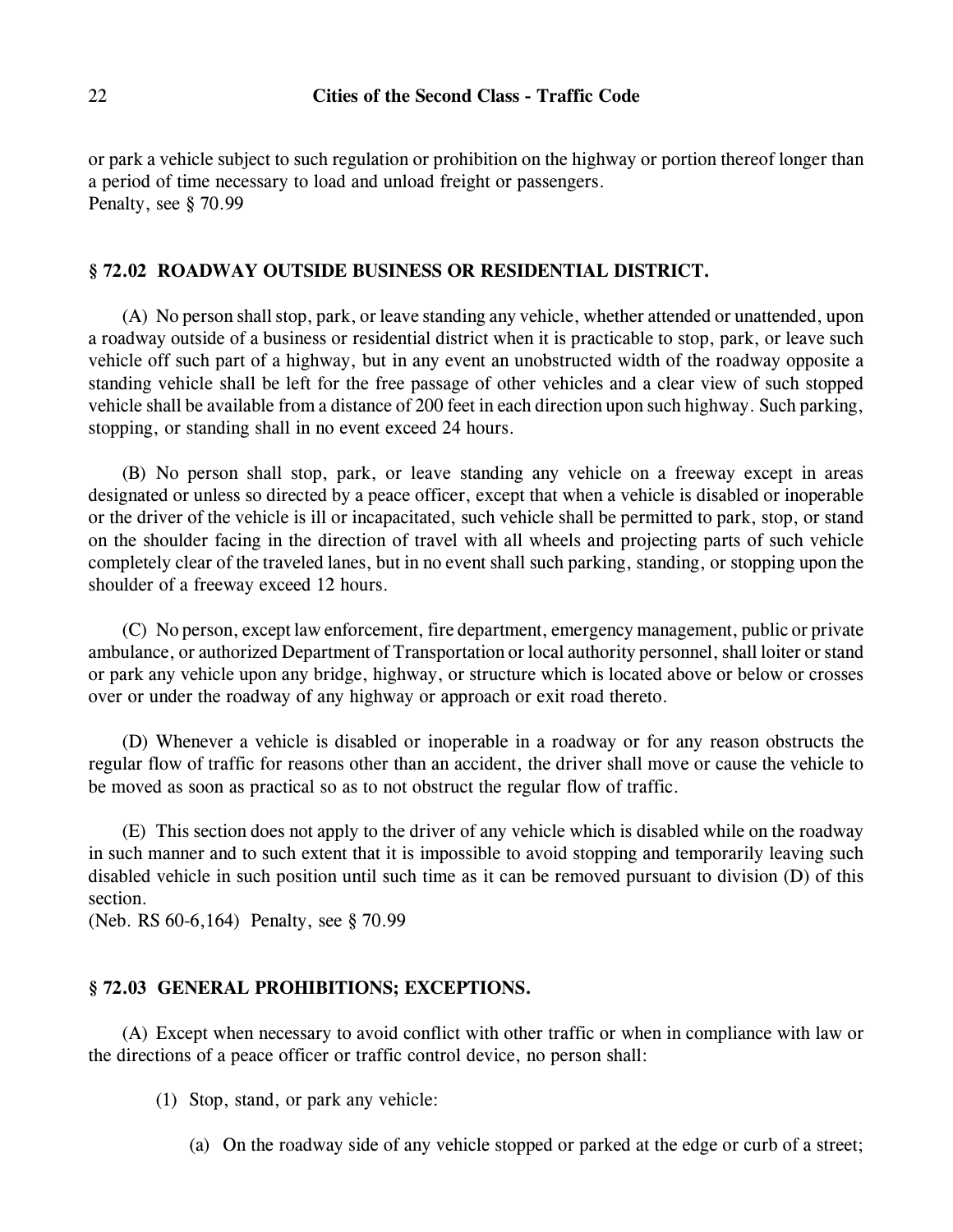(b) On a sidewalk;

(c) Within an intersection;

(d) On a crosswalk;

(e) Between a safety zone and the adjacent curb or within 30 feet of points on the curb immediately opposite the ends of a safety zone unless the City Council indicates a different length by signs or markings;

(f) Alongside or opposite any street excavation or obstruction when stopping, standing, or parking would obstruct traffic;

(g) Upon any bridge or other elevated structure over a highway or within a highway tunnel;

(h) On any railroad track; or

(i) At any place where official signs prohibit stopping.

(2) Stand or park a vehicle, whether occupied or not, except momentarily to pick up or discharge a passenger or passengers:

- (a) In front of a public or private driveway;
- (b) Within 15 feet of a fire hydrant;
- (c) Within 20 feet of a crosswalk at an intersection;

(d) Within 30 feet of any flashing signal, stop sign, yield sign, or other traffic control device located at the side of a roadway;

(e) Within 20 feet of the driveway entrance to any fire station and on the side of a street opposite the entrance to any fire station within 75 feet of such entrance when properly signposted;

(f) At any place where official signs prohibit standing; or

(3) Park a vehicle, whether occupied or not, except temporarily for the purpose of and while actually engaged in loading or unloading merchandise or passengers:

(a) Within 50 feet of the nearest rail of a railroad crossing; or

(b) At any place where official signs prohibit parking.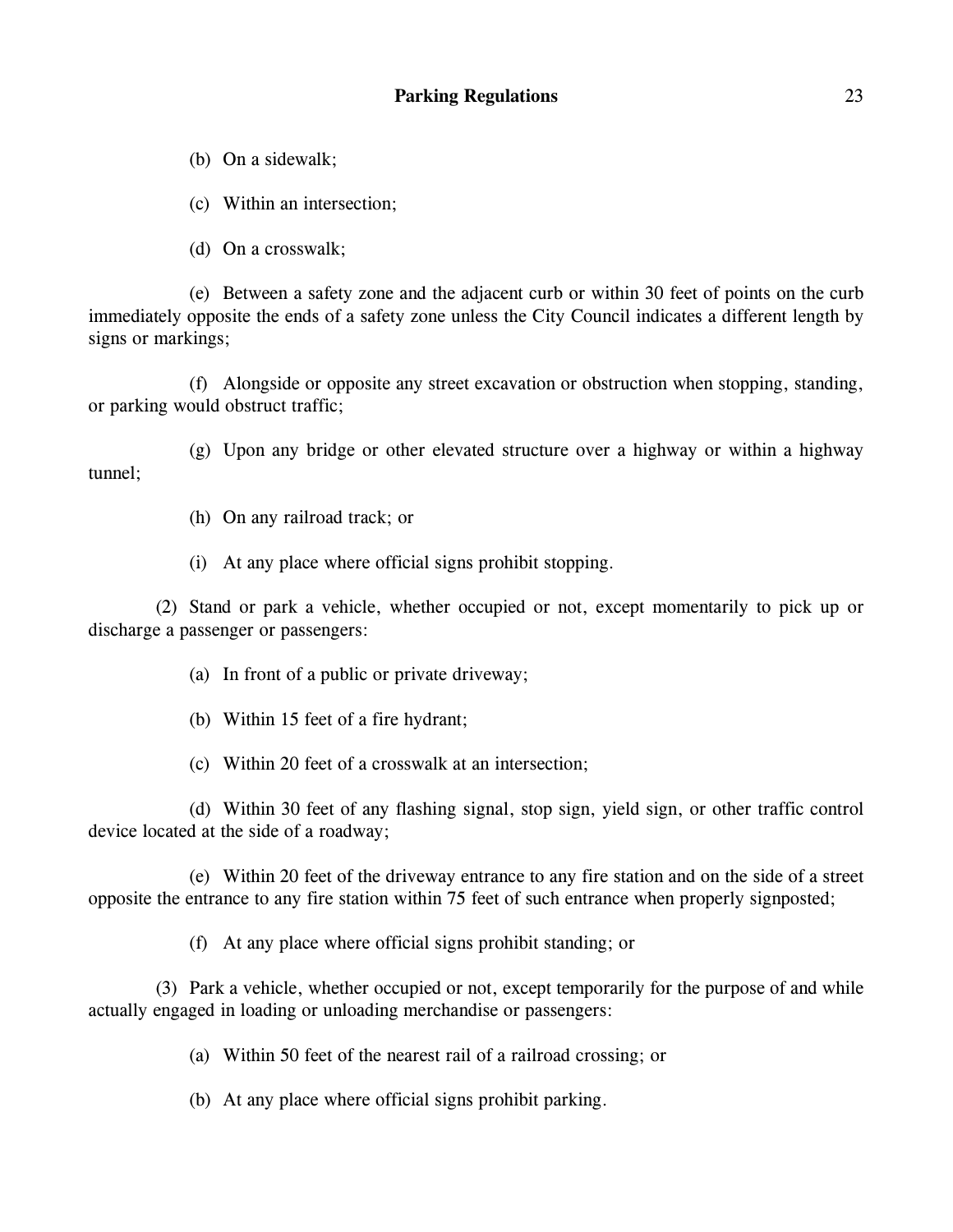(B) No person shall move a vehicle not lawfully under his or her control into any such prohibited area or away from a curb such a distance as shall be unlawful. (Neb. RS 60-6,166) Penalty, see § 70.99

#### **§ 72.04 OBSTRUCTING STREET, INTERSECTION, OR ENTRANCE.**

No person shall, except in case of an accident or emergency, stop any vehicle in any location where stopping will obstruct any street, intersection, or entrance to an alley or public or private drive. Penalty, see § 70.99

#### **§ 72.05 INTERSECTIONS.**

Except when necessary to avoid conflict with other traffic or when in compliance with law or the directions of a peace officer or traffic control device, no person shall park a vehicle or leave a vehicle standing for any purpose, except momentarily to load or discharge passengers, within 25 feet of the intersection of curb lines, or if none, then within 15 feet of the intersection of property lines, or where the curb lines are painted red or another color specified by the City Council to indicate such prohibition. Penalty, see § 70.99

#### **§ 72.06 ALLEYS.**

(A) No person shall park a vehicle with any portion thereof projecting into any alley entrance.

(B) No person shall park a vehicle in any alley, except for the purpose of loading or unloading during the time necessary to load or unload, which shall not exceed the maximum limit of ½ hour. Every vehicle while loading or unloading in an alley shall be parked in such manner as will cause the least obstruction possible to traffic in the alley.

Penalty, see § 70.99

### **§ 72.07 TRUCK PARKING, LOADING, AND UNLOADING.**

(A) It shall be unlawful for the operator of any truck with an overall length of more than 20 feet to park or stop such vehicle on a street within the business district except to load or unload when loading or unloading in an alley is impossible and then only for the period of time reasonably necessary to load or unload.

(B) If the City Council provides truck parking areas adjoining or adjacent to the business district, all truck operators shall use such parking areas for all parking purposes.

(C) Except in an area provided for by the City Council by resolution, it shall be unlawful for the operator of any truck, including an oil tanker, to park or stop for any period of time within the limits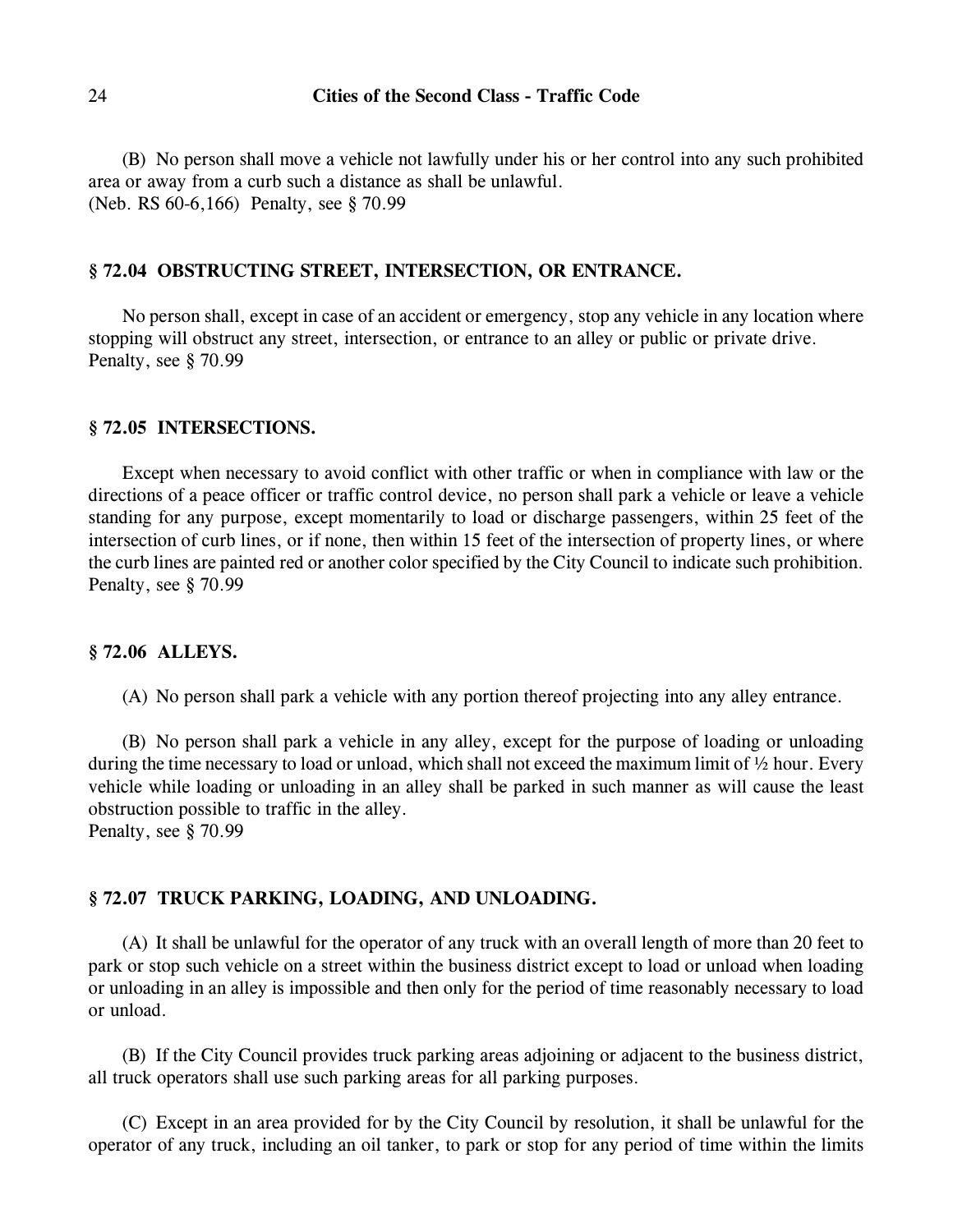of any street outside the business district except for the purpose of loading or unloading the cargo thereof in the ordinary course of business. Penalty, see § 70.99

#### **§ 72.08 DISPLAY OR REPAIR OF VEHICLE.**

It shall be unlawful for any person to park upon any highway or public place within the city any vehicle displayed for sale. Except when necessary due to a breakdown or other emergency, no person shall adjust or repair, or race the motor of, any motor vehicle or motorcycle while standing on the highways of the city. No person or employee connected with a garage or repair shop shall use sidewalks or highways in the vicinity of the garage or shop for the purpose of working on vehicles of any description.

Penalty, see § 70.99

#### **§ 72.09 CURRENT REGISTRATION.**

It shall be unlawful to park or place on the highways or other public property any vehicle required to be registered by the Motor Vehicle Registration Act that is not registered in accordance with the Act. Penalty, see § 70.99

#### *Statutory reference:*

*Motor Vehicle Registration Act, see Neb. RS 60-301*

#### **§ 72.10 TIME LIMITS.**

(A) It shall be unlawful to park a vehicle on a public street for over 24 consecutive hours except where a different maximum time limit is posted.

(B) If the City Council adopts a resolution entirely prohibiting, or fixing a time limit for, the parking and stopping of vehicles on any highway, it is unlawful to park or stop any vehicle in such highway for a period of time longer than fixed in the resolution. Penalty, see § 70.99

#### **§ 72.11 SNOW; WEATHER EMERGENCIES; HIGHWAY MAINTENANCE.**

(A) Unless the City Council provides otherwise, it is unlawful to park or stand any vehicle on any highway in the city at any time within 12 hours after a snowfall of 3 inches or more has occurred within a 24 hour period if the snow has not been removed within that time.

(B) The Police Chief, the city police, or any other designated person may order any highway or portion thereof vacated for weather emergencies or highway maintenance. Notice shall be given by personally notifying the owner or operator of a vehicle parked on such highway or by posting appropriate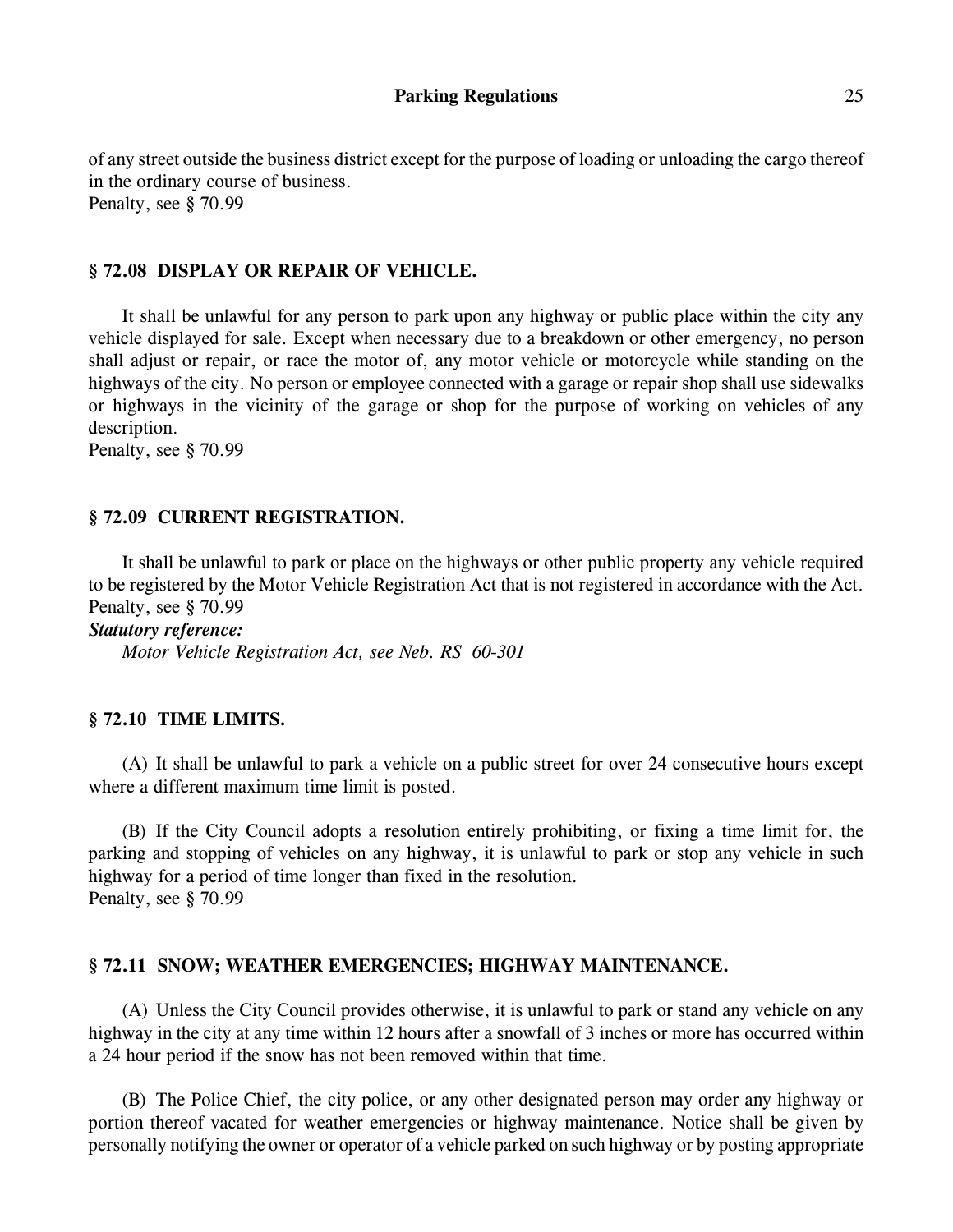signs along the highway not less than 4 hours prior to the time that the vacation order is to be effective. It is unlawful to park a vehicle on a highway or portion thereof vacated in accordance with this division (B).

(C) A vehicle parked in violation of this section may be removed and parked, under the supervision of the city police, to a suitable nearby location without further notice to the owner or operator of such vehicle.

Penalty, see § 70.99

### **§ 72.12 PARALLEL, ANGLE, AND CENTER PARKING.**

(A) Except as otherwise provided in this section, any vehicle stopped or parked upon a 2-way roadway where parking is permitted shall be so stopped or parked with the right-hand wheels parallel to and within 12 inches of the right-hand curb or edge of such roadway. No vehicle shall be parked upon a roadway when there is a shoulder adjacent to the roadway which is available for parking.

(B) Except when otherwise provided by the City Council, every vehicle stopped or parked upon a 1-way roadway shall be so stopped or parked parallel to the curb or edge of such roadway, in the direction of authorized traffic movement, with its right-hand wheels within 12 inches of the right-hand curb or edge of the roadway or its left-hand wheels within 12 inches of the left-hand curb or edge of such roadway.

(C) The City Council may permit angle or center parking on any roadway, except that angle or center parking shall not be permitted on any federal-aid highway or on any part of the state highway system unless the Director-State Engineer has determined that such roadway is of sufficient width to permit angle or center parking without interfering with the free movement of traffic.

(D) The City Council may prohibit or restrict stopping, standing, or parking on highways under its jurisdiction and erect and maintain proper and adequate signs thereon. No person shall stop, stand, or park any vehicle in violation of the restrictions stated on such signs. (Neb. RS 60-6,167)

(E) Where stalls are designated either on the curb or pavement, vehicles shall be parked within those stalls.

(F) Vehicles must not be parked at any curb in such a position as to prevent another vehicle already parked at the curb from moving away. Penalty, see § 70.99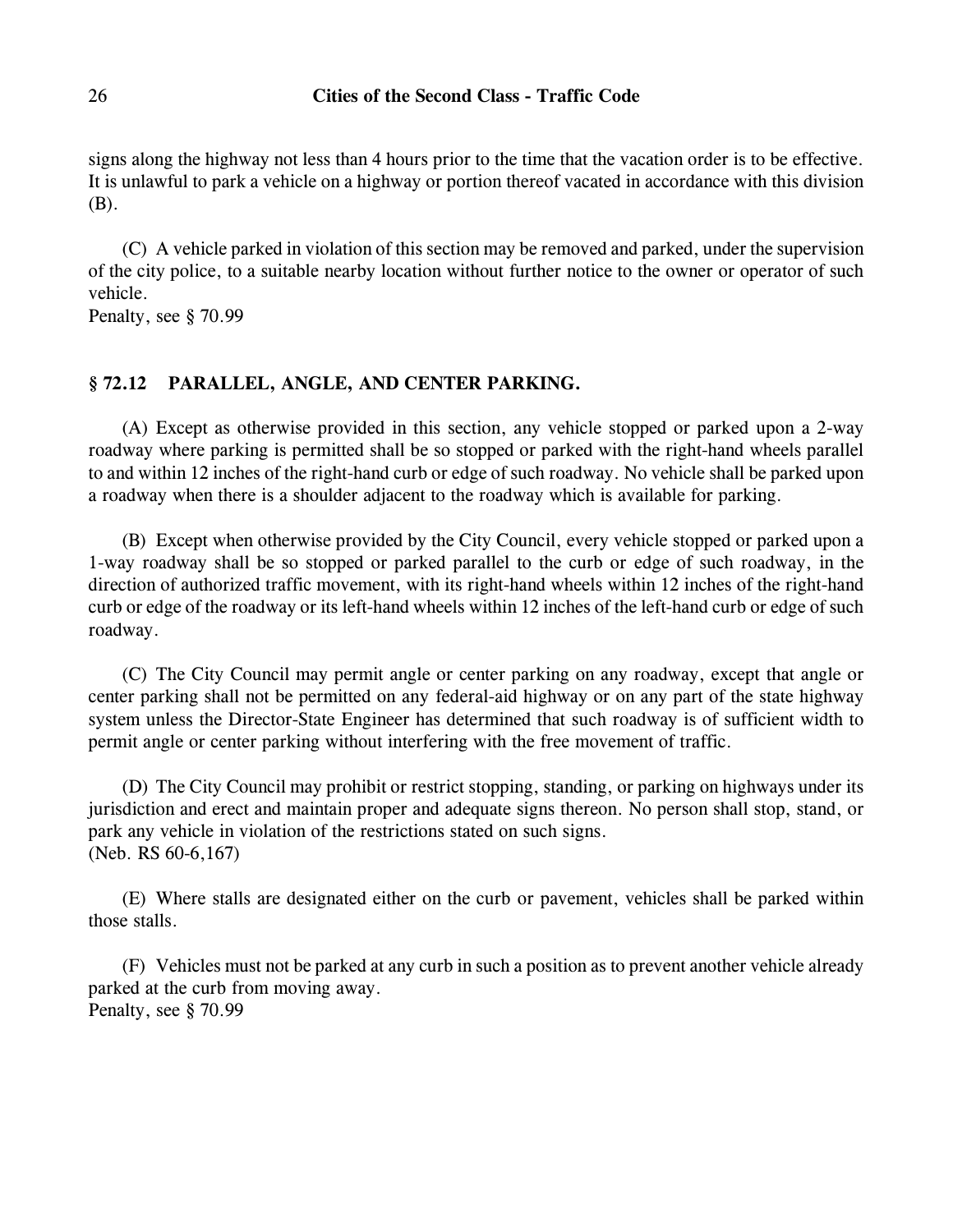### **§ 72.13 BACKING FREIGHT VEHICLE TO CURB.**

The operator of a vehicle of an over-all length of less than 20 feet, including load, while loading or unloading freight may back the vehicle to the curb but shall occupy as little of the street as possible. Penalty, see § 70.99

### **§ 72.14 UNATTENDED MOTOR VEHICLE.**

No person having control or charge of a motor vehicle shall allow such vehicle to stand unattended on a highway without first doing the following:

(A) Stopping the motor of such vehicle;

(B) Except for vehicles equipped with motor starters that may be actuated without a key, locking the ignition, removing the key from the ignition;

(C) Effectively setting the brakes thereon; and

(D) When standing upon any roadway, turning the front wheels of such vehicle to the curb or side of such roadway.

(Neb. RS 60-6,168) Penalty, see § 70.99

### **§ 72.15 PAINTING OF CURBS.**

(A) The curb space within 15 feet in either direction of a fire hydrant shall be painted red, or another color specified by the City Council, to indicate that parking is prohibited in such area.

(B) If the City Council adopts a resolution regulating or prohibiting the parking or stopping of vehicles at the curb on highways in front of certain facilities or at certain locations, the curbs adjacent to any such facility or location shall be painted in such manner as directed by the City Council to indicate such regulation or prohibition.

(C) It shall be the duty of the City Council or its agent to cause the curb space to be painted and to keep the same painted as provided in this chapter or as specified by the City Council. The marking or designating of portions of highways where the parking of vehicles is prohibited or limited shall be done only by the city through its proper officers, at the direction of the City Council. No person shall paint the curb of any highway or in any manner set aside, or attempt to prevent the parking of vehicles in, any highway or part thereof, except at such places where the parking of vehicles is prohibited by the provisions of this chapter or by a resolution adopted by the City Council. Penalty, see § 70.99